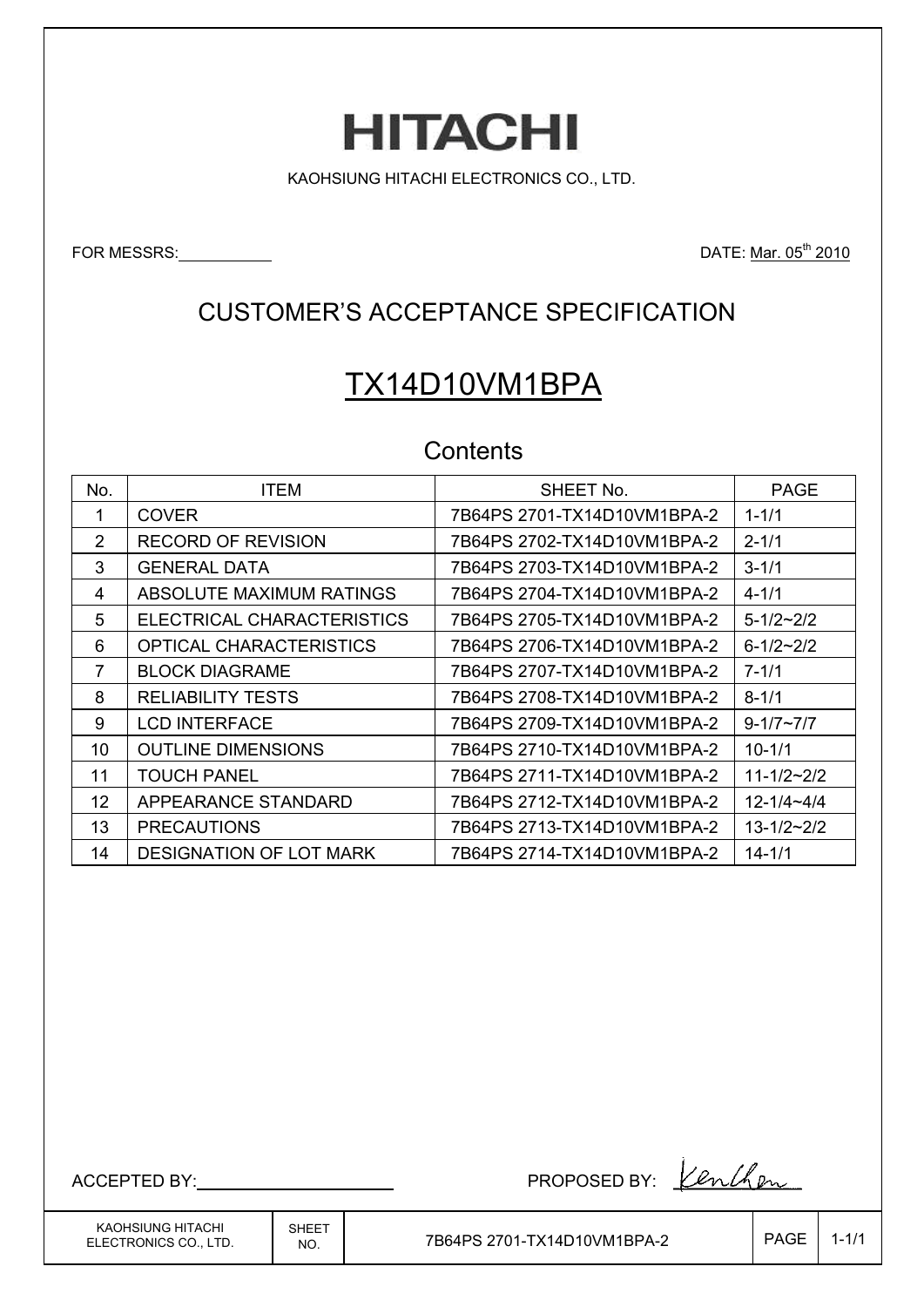|                           |                                            |              | 2. RECORD OF REVISION                                                                                   |      |           |
|---------------------------|--------------------------------------------|--------------|---------------------------------------------------------------------------------------------------------|------|-----------|
|                           | SHEET No.                                  |              |                                                                                                         |      |           |
| <b>DATE</b><br>Mar.05,'10 | 7B64PS 2710-<br>Page 10-1/1                |              | <b>SUMMARY</b><br>10. OUTLINE DIMENSIONS<br>TX14D10VM1BAA-2 Delete: Recommended design rule for CN1 FPC |      |           |
|                           |                                            |              |                                                                                                         |      |           |
|                           |                                            |              |                                                                                                         |      |           |
|                           |                                            |              |                                                                                                         |      |           |
|                           |                                            |              |                                                                                                         |      |           |
|                           |                                            |              |                                                                                                         |      |           |
|                           |                                            |              |                                                                                                         |      |           |
|                           |                                            |              |                                                                                                         |      |           |
|                           |                                            |              |                                                                                                         |      |           |
|                           |                                            |              |                                                                                                         |      |           |
|                           | KAOHSIUNG HITACHI<br>ELECTRONICS CO., LTD. | SHEET<br>NO. | 7B64PS 2702-TX14D10VM1BPA-2                                                                             | PAGE | $2 - 1/1$ |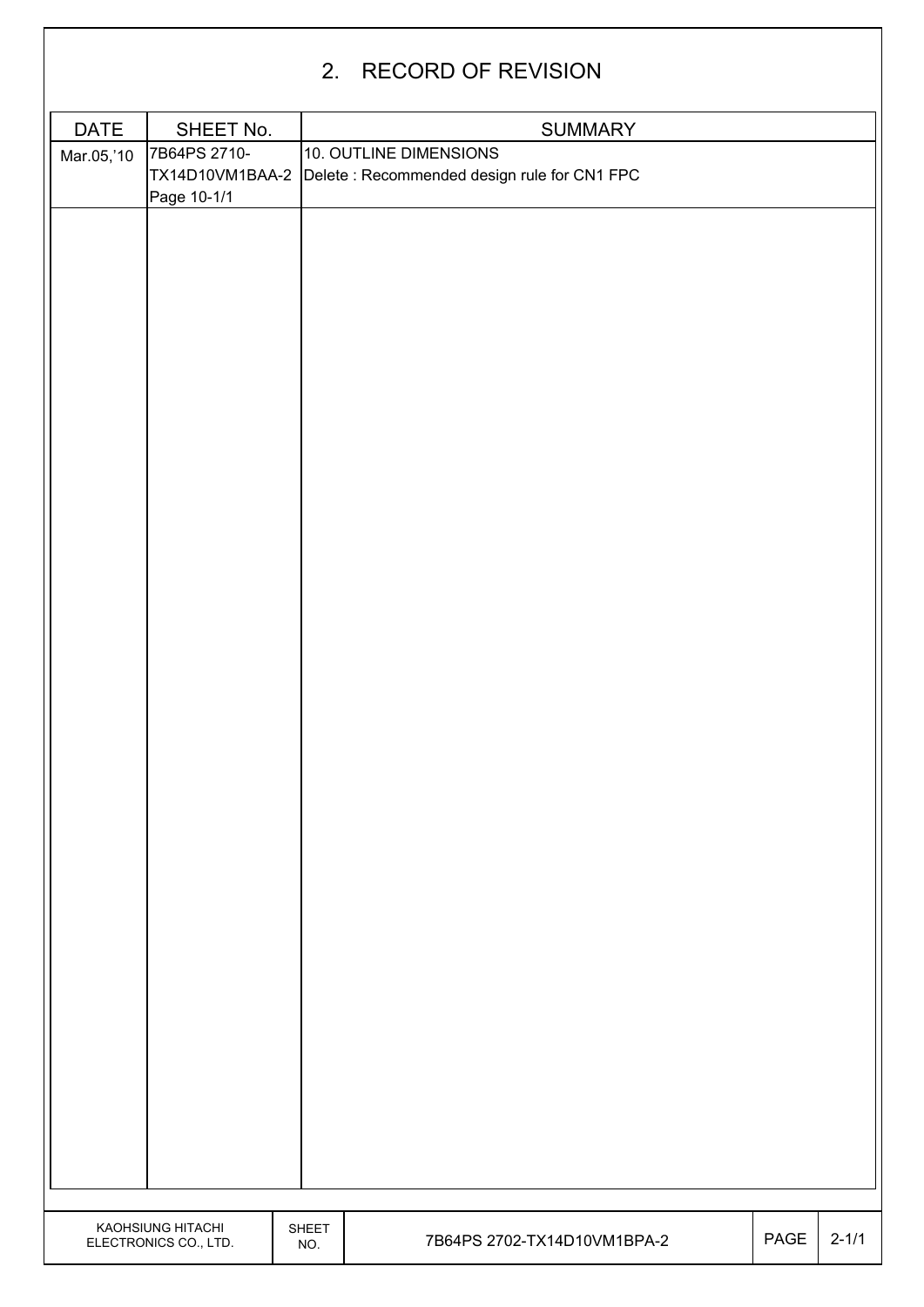# 3. GENERAL DATA

#### 3.1 DISPLAY FEATURES

This module is a 5.7" VGA of 4:3 format amorphous silicon TFT. The pixel format is vertical stripe and sub pixels are arranged as R(red), G(green), B(blue) sequentially. This display is RoHS compliant, and COG (chip on glass) technology and LED backlight are applied on this display.

| Part Name                      | TX14D10VM1BPA                                                                                            |
|--------------------------------|----------------------------------------------------------------------------------------------------------|
| <b>Module Dimensions</b>       | 131.0(W) mm x 102.2(H) mm x 13.1 (D) mm                                                                  |
| <b>LCD Active Area</b>         | 115.2(W) mm x 86.4(H) mm                                                                                 |
| Dot Pitch                      | $0.06(W)$ mm x 3(R, G, B)(W) x 0.18(H) mm                                                                |
| Resolution                     | 640 x 3(RGB)(W) x 480(H) dots                                                                            |
| <b>Color Pixel Arrangement</b> | R, G, B Vertical stripe                                                                                  |
| LCD Type                       | Transmissive Color TFT; Normally White                                                                   |
| Display Type                   | <b>Active Matrix</b>                                                                                     |
| Number of Colors               | 262k Colors (6-bit RGB)                                                                                  |
| <b>Backlight</b>               | LED (Life-time 40 Khr)                                                                                   |
| Weight                         | $(200)$ g<br>(typ.)                                                                                      |
| Interface                      | LVDS (20pins)                                                                                            |
| Power Supply Voltage           | 3.3V for LCD; 12V for Backlight                                                                          |
| <b>Power Consumption</b>       | 479 mW for LCD (VGA); 1W for backlight                                                                   |
| <b>Viewing Direction</b>       | 6 O'clock (without image inversion and least brightness change)<br>12 O'clock (contrast peak located at) |
| <b>Touch Panel</b>             | Resistive type; Film on Glass; 4 wire type; Antiglare Surface.                                           |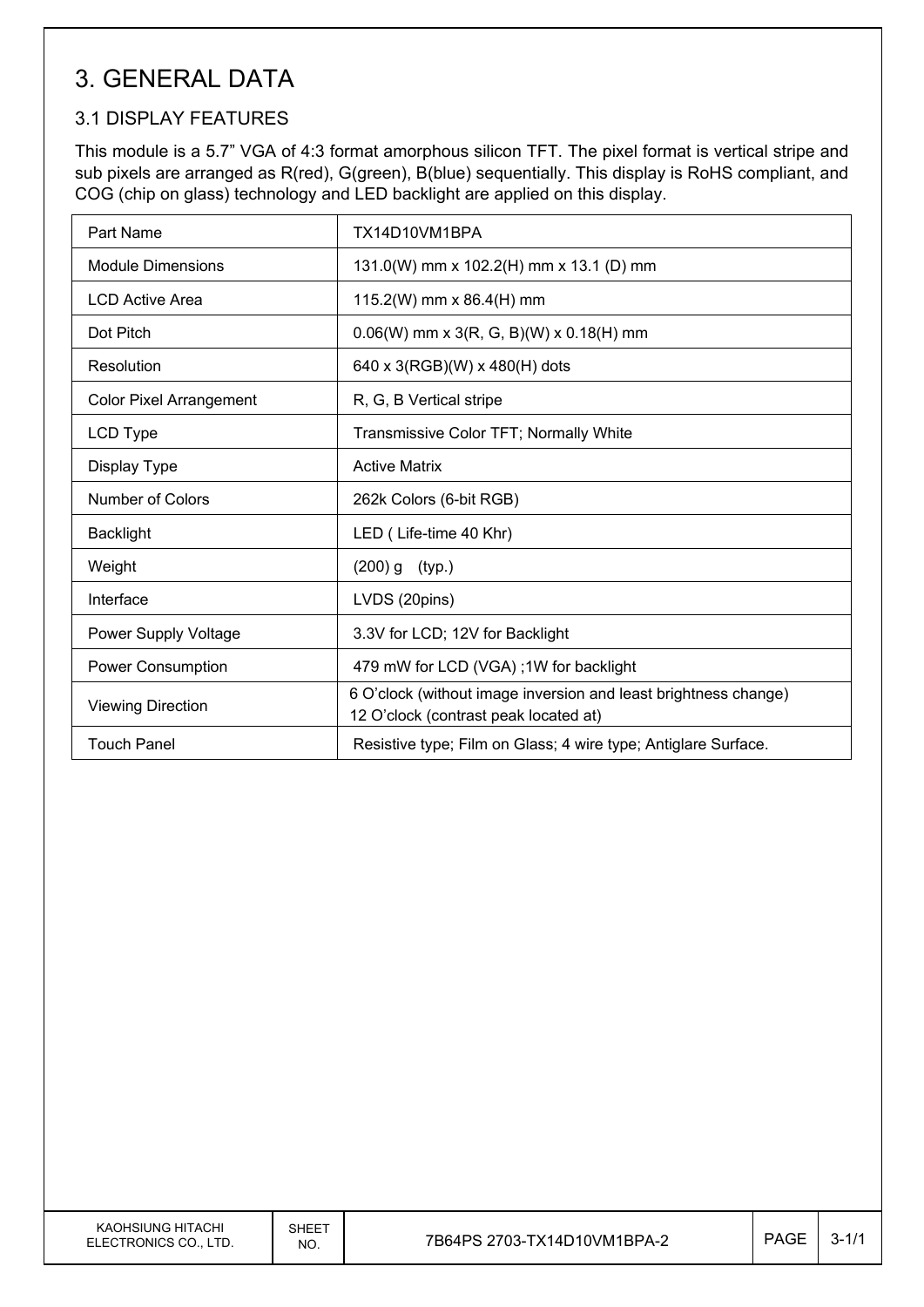# 4. ABSOLUTE MAXIMUM RATINGS

 $\mathsf{I}$ 

| <b>Item</b>                  |                        | Symbol | Min.                     | Max.      | Unit         | <b>Remarks</b> |
|------------------------------|------------------------|--------|--------------------------|-----------|--------------|----------------|
| <b>Supply Voltage</b>        |                        | VDD    | $-0.3$                   | 4.0       | V            |                |
| Input Voltage of Logic       |                        | VI     | $-0.2$                   | $VDD+0.3$ |              | Note 1         |
| <b>Operating Temperature</b> |                        | Top    | $-20$                    | 70        | $^{\circ}C$  | Note 2         |
| Storage Temperature          |                        | Tst    | $-30$                    | 80        | $^{\circ}$ C | Note 2         |
| <b>LED Unit</b>              | <b>Forward Current</b> | IF     |                          | 35        | mA           |                |
|                              | Reverse Voltage        | VR     | $\overline{\phantom{0}}$ | 5         |              |                |

Note 1: The rating is defined for the signal voltages of the interface such as pixel data and clock.

- Note 2: The maximum rating is defined as above based on the temperature on the panel surface, which might be different from ambient temperature after assembling the panel into the application. Moreover, some temperature-related phenomenon as below needed to be noticed:
	- Background color, contrast and response time would be different in temperatures other than  $25^{\circ}$ C.
	- Operating under high temperature will shorten LED lifetime.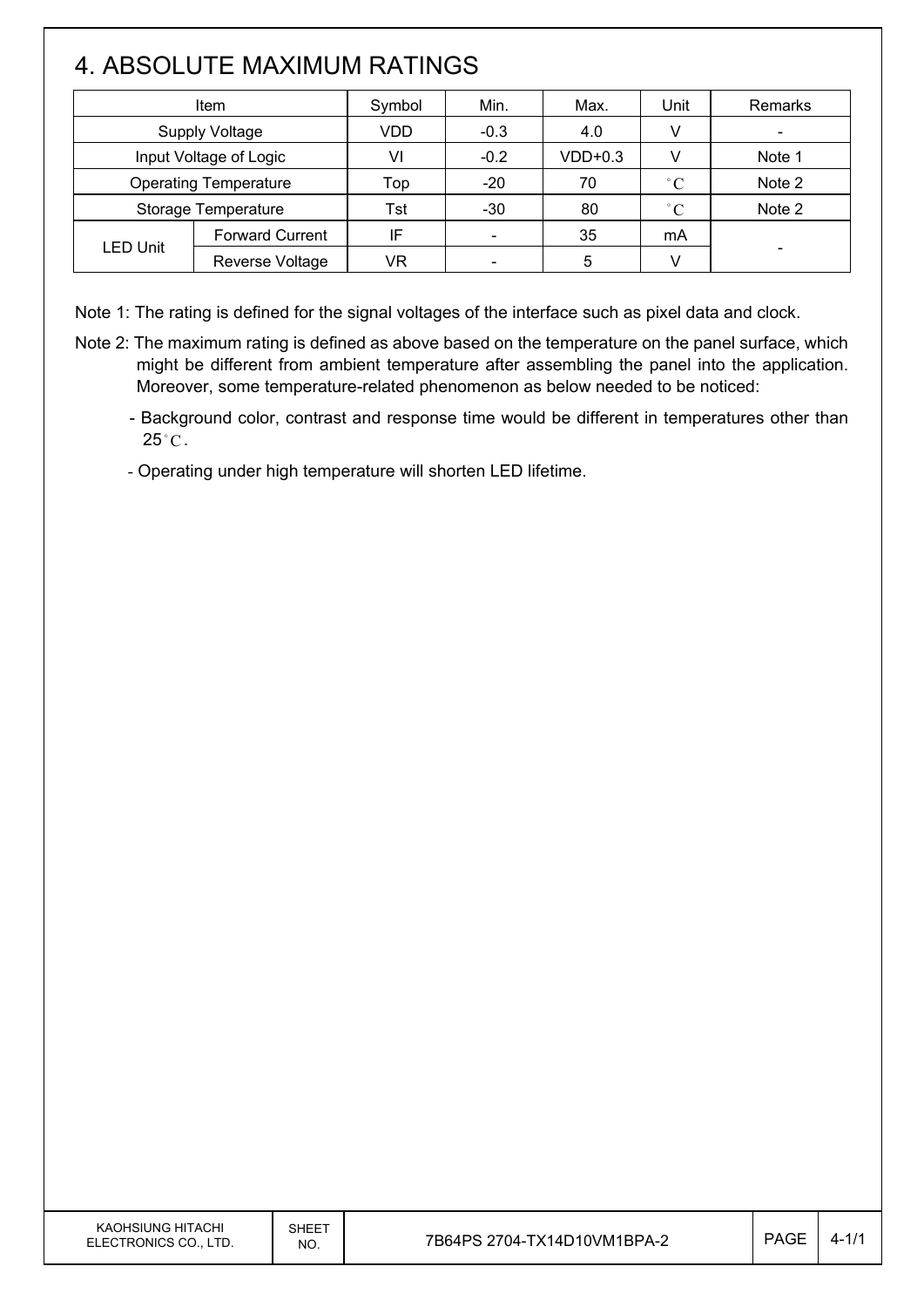# 5. ELECTRICAL CHARACTERISTICS

#### 5.1 LCD CHARACTERISTICS

 $T_a = 25$  °C, VSS = 0V

| <b>Item</b>                                   | Symbol     | Condition                 | Min.                     | Typ. | Max.   | Unit       | Remarks    |
|-----------------------------------------------|------------|---------------------------|--------------------------|------|--------|------------|------------|
| Power Supply Voltage                          | VDD        | $\overline{\phantom{a}}$  | 3.0                      | 3.3  | 3.6    | v          |            |
| Differential Input                            |            | <b>VIH</b>                | $\overline{\phantom{0}}$ |      | $+100$ | mV         | Note 1     |
| Voltage for LVDS<br><b>Receiver Threshold</b> | VI         | VIL                       | $-100$                   |      |        |            |            |
| Power Supply Current                          | <b>IDD</b> | <b>VDD-VSS</b><br>$=3.3V$ |                          | 145  | 174    | mA         | Note $2,3$ |
| <b>Vsync Frequency</b>                        |            | $\overline{\phantom{a}}$  |                          | 60   | 70     | Hz         |            |
| <b>Hsync Frequency</b>                        | H          | $\overline{\phantom{a}}$  | 29.2                     | 31.5 | 36     | <b>KHz</b> | Note 4     |
| <b>DCLK Frequency</b>                         | CLK        | $\overline{\phantom{a}}$  | 21.9                     | 25.2 | 30.6   | <b>MHz</b> |            |

Note 1: VCM=+1.2V

VCM is common mode voltage of LVDS transmitter/receiver. The input terminal of LVDS transmitter is terminated with  $100\Omega$ .



Note 2: An all black check pattern is used when measuring IDD.  $f_v$  is set to 60Hz.



Note 3: 1.0A fuse is applied in the module for IDD. For display activation and protection purpose, power supply is recommended larger than 2.5A to start the display and break fuse once any short circuit occurred.

Note 4: For LVDS transmitter input.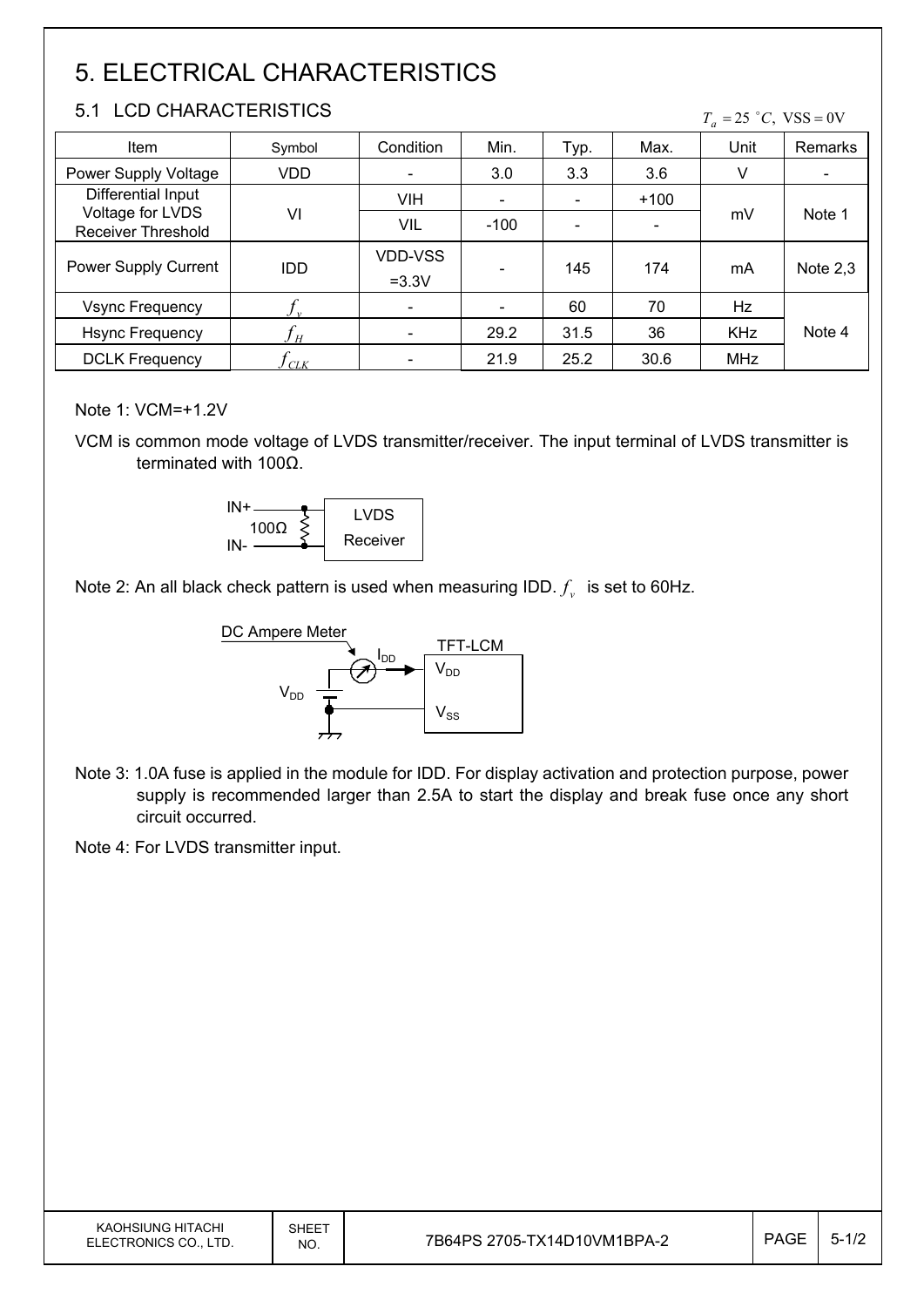#### 5.2 BACKLIGHT CHARACTERISTICS

| Item                       | Symbol | Condition             | Min. | Typ. | Max. | Unit | Remarks                  |
|----------------------------|--------|-----------------------|------|------|------|------|--------------------------|
| LED Input Voltage          | VLED   | <b>Backlight Unit</b> | 11.5 | 12.0 | 12.5 |      | $\overline{\phantom{a}}$ |
| <b>LED Forward Current</b> | ILED   | <b>Backlight Unit</b> |      | 84   | 91   | mA   | $\overline{\phantom{a}}$ |
| LED Lifetime               | -      | 84 mA                 |      | 40K  | -    | hrs  | Note 1                   |

Note 1: Fig. 5.1 shows the LED backlight circuit. The circuit has 21 LEDs in total and R is 255  $\Omega$ .

Note 2: The estimated lifetime is specified as the time to reduce 50% brightness by applying 84 mA at  $25^{\circ}$ C.



KAOHSIUNG HITACHI ELECTRONICS CO., LTD.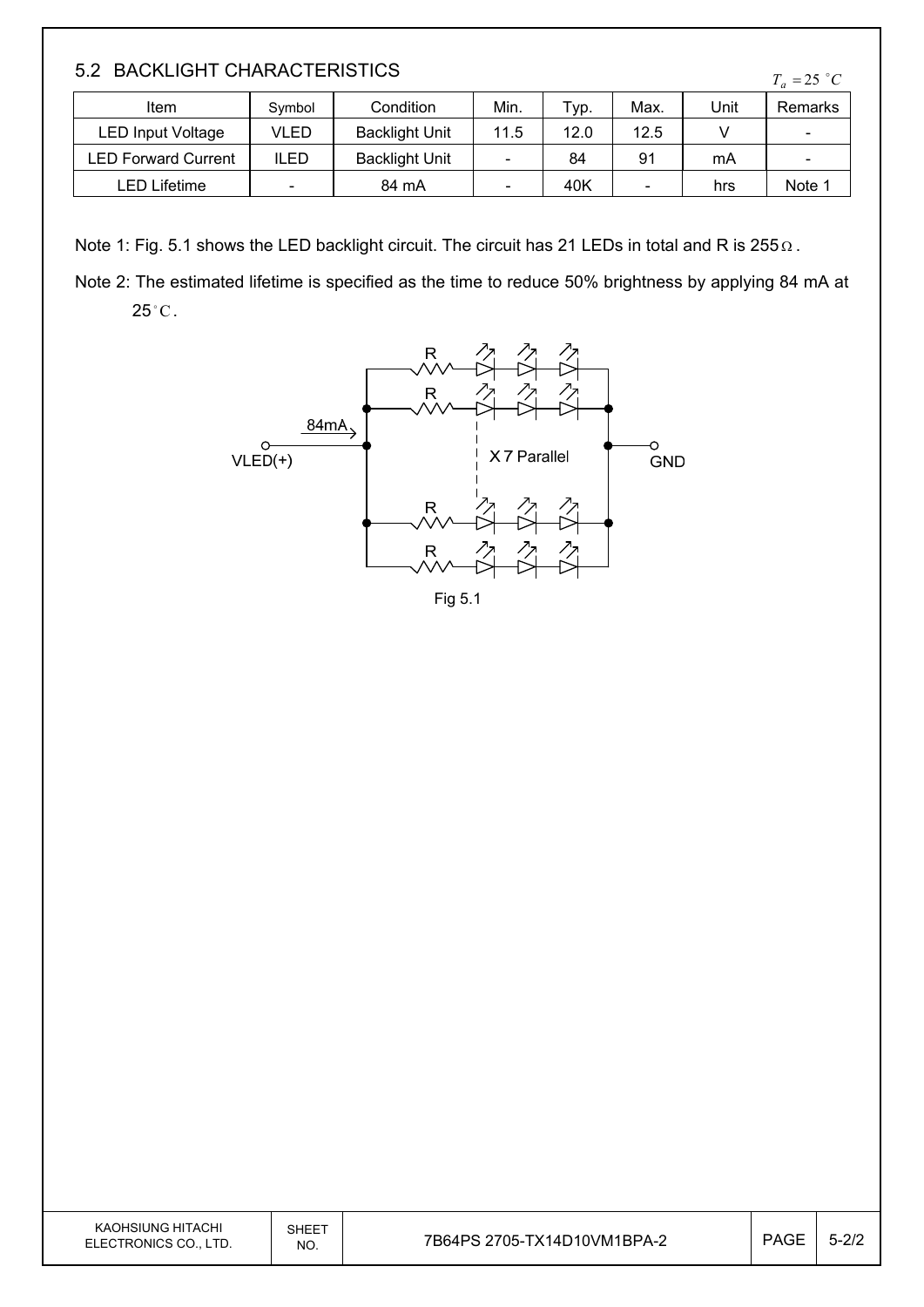# 6. OPTICAL CHARACTERISTICS

The optical characteristics are measured based on the conditions as below:

- Supplying the signals and voltages defined in the section of electrical characteristics.
- The ambient temperature is 25 $^{\circ}$ C.

- In the dark room around 500~1000 lx, the equipment has been set for the measurements as shown in Fig 6.1.

|                              |               |             |                                         |                          |      |               | $T_a = 25 °C$ , $f_v = 60$ Hz, VDD = 3.3V |         |
|------------------------------|---------------|-------------|-----------------------------------------|--------------------------|------|---------------|-------------------------------------------|---------|
| Item                         |               | Symbol      | Condition                               | Min.                     | Typ. | Max.          | Unit                                      | Remarks |
| <b>Brightness of White</b>   |               |             |                                         | 150                      | 280  |               | cd/m <sup>2</sup>                         | Note 1  |
| <b>Brightness Uniformity</b> |               |             | $\phi = 0^{\circ}, \theta = 0^{\circ},$ | 75                       |      | -             | $\%$                                      | Note 2  |
| <b>Contrast Ratio</b>        |               | CR          | ILED=84 mA                              | 120                      | 350  |               | $\overline{\phantom{0}}$                  | Note 3  |
| Response Time                |               | Rise + Fall | $\phi = 0^{\circ}, \theta = 0^{\circ}$  | $\overline{\phantom{0}}$ | 45   |               | ms                                        | Note 4  |
| <b>NTSC Ratio</b>            |               |             | $\phi = 0^{\circ}, \theta = 0^{\circ}$  | $\blacksquare$           | 50   |               | $\%$                                      | $\sim$  |
|                              |               | $\theta$ x  | $\phi = 0^\circ$ , CR $\geq 5$          | 60                       | 70   | $\frac{1}{2}$ |                                           | Note 5  |
|                              |               | $\theta x'$ | $\phi = 180^\circ$ , CR $\geq 5$        | 60                       | 70   | -             |                                           |         |
| <b>Viewing Angle</b>         |               | $\theta$ y  | $\phi = 90^\circ$ , CR $\geq 5$         | 60                       | 70   |               | Degree                                    |         |
|                              |               | $\theta$ y' | $\phi = 270$ °, CR $\geq 5$             | 60                       | 70   |               |                                           |         |
|                              | X<br>Red<br>Y |             |                                         | 0.57                     | 0.62 | 0.67          |                                           |         |
|                              |               |             |                                         | 0.30                     | 0.35 | 0.40          |                                           |         |
|                              |               | X           |                                         | 0.29                     | 0.34 | 0.39          |                                           |         |
| Color                        | Green         | Y           |                                         | 0.55                     | 0.60 | 0.65          |                                           |         |
| Chromaticity                 |               | X           | $\phi = 0^{\circ}, \theta = 0^{\circ}$  | 0.10                     | 0.15 | 0.20          |                                           | Note 6  |
|                              | <b>Blue</b>   | Y           |                                         | 0.08                     | 0.13 | 0.18          |                                           |         |
|                              | White         | X           |                                         | 0.28                     | 0.33 | 0.38          |                                           |         |
|                              |               | Y           |                                         | 0.30                     | 0.35 | 0.40          |                                           |         |

Note 1: The brightness is measured from the center point of the panel, P5 in Fig. 6.2, for the typical value.

Note 2: The brightness uniformity is calculated by the equation as below:

Brightness uniformity =  $\frac{\text{Min.~Brighness}}{\text{Min.~Brighness}}$  X100% Max. Brightness

, which is based on the brightness values of the 9 points measured by BM-5 as shown in Fig. 6.2.

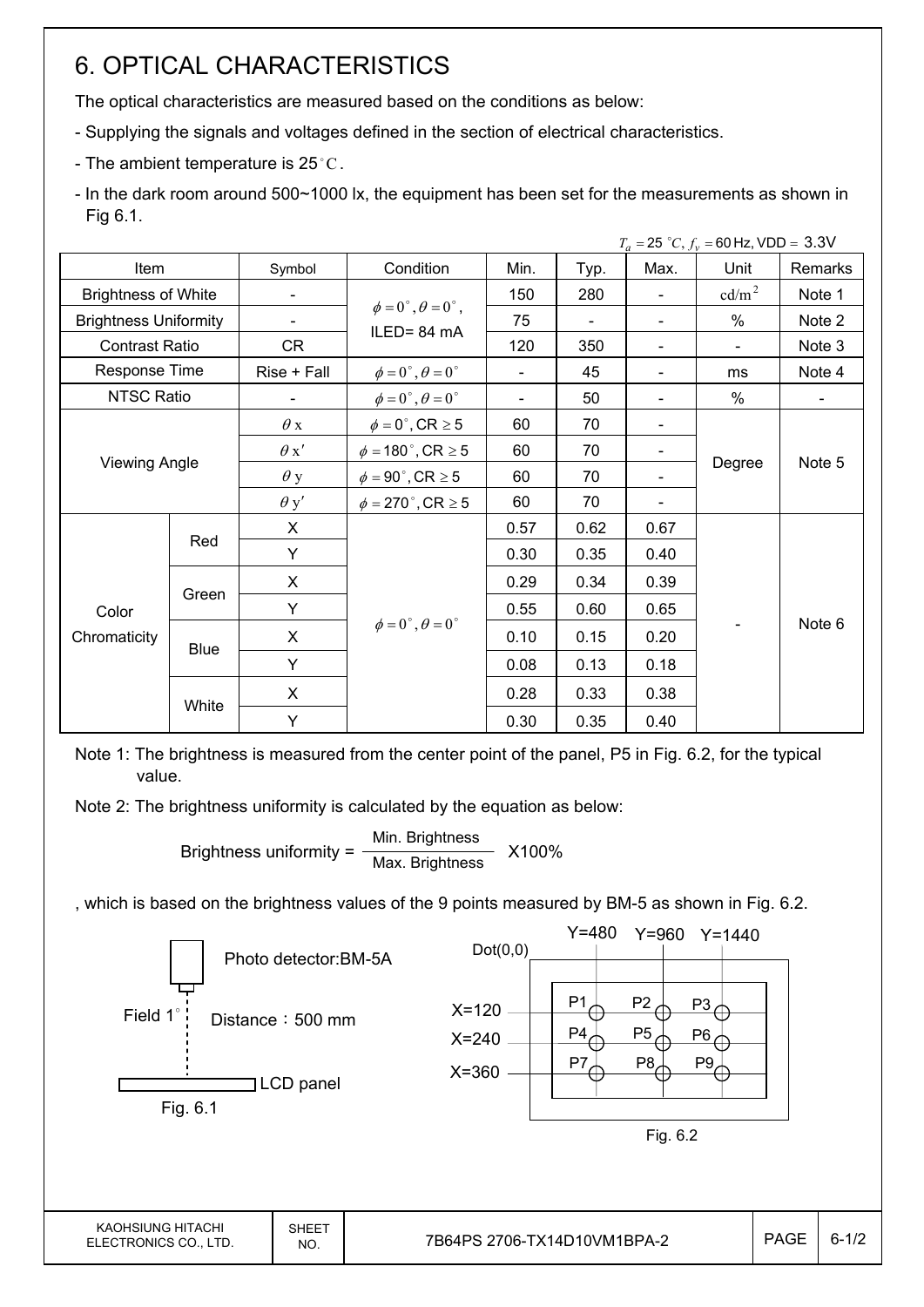Note 3: The Contrast ratio is measured from the center point of the panel, P5, and defined as the following equation:

$$
CR = \frac{Brightness \space of \space White}{Brightness \space of \space Black}
$$

Note 4: The definition of response time is shown in Fig. 6.3. The rising time is the period from 90% brightness to 10% brightness when the data is from white to black. Oppositely, falling time is the period from 10% brightness rising to 90% brightness.



Note 5: The definition of viewing angle is shown in Fig. 6.4. Angle  $\phi$  is used to represent viewing directions, for instance,  $\phi = 270^\circ$  means 6 o'clock, and  $\phi = 0^\circ$  means 3 o'clock. Moreover, angle  $\theta$  is used to represent viewing angles from axis Z toward plane XY.

 The viewing direction of this display is 6 o'clock, which means that a photograph with gray scale would not be reversed in color and the brightness change would be less from this direction. However, the best contrast peak would be located at 12 o'clock.



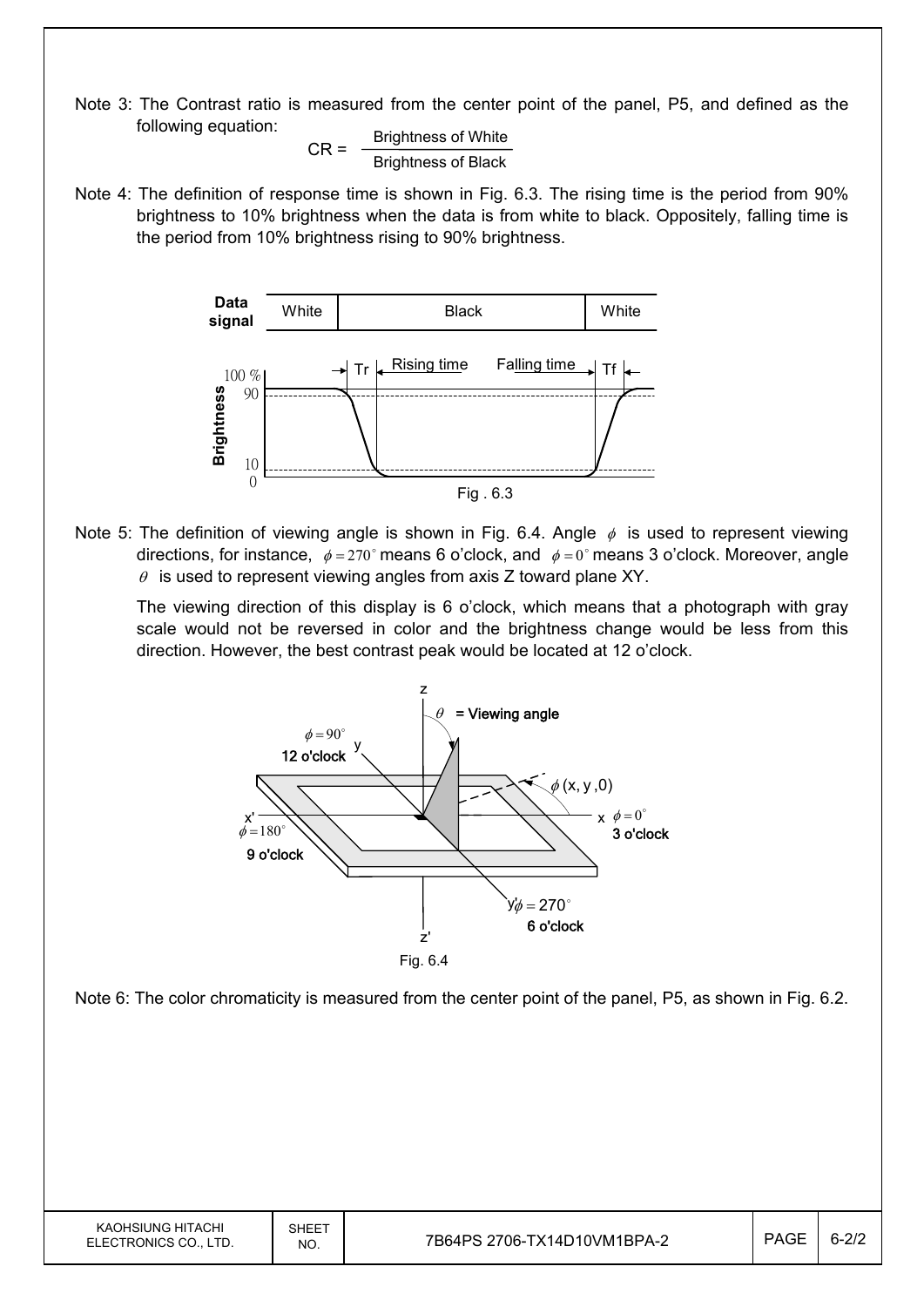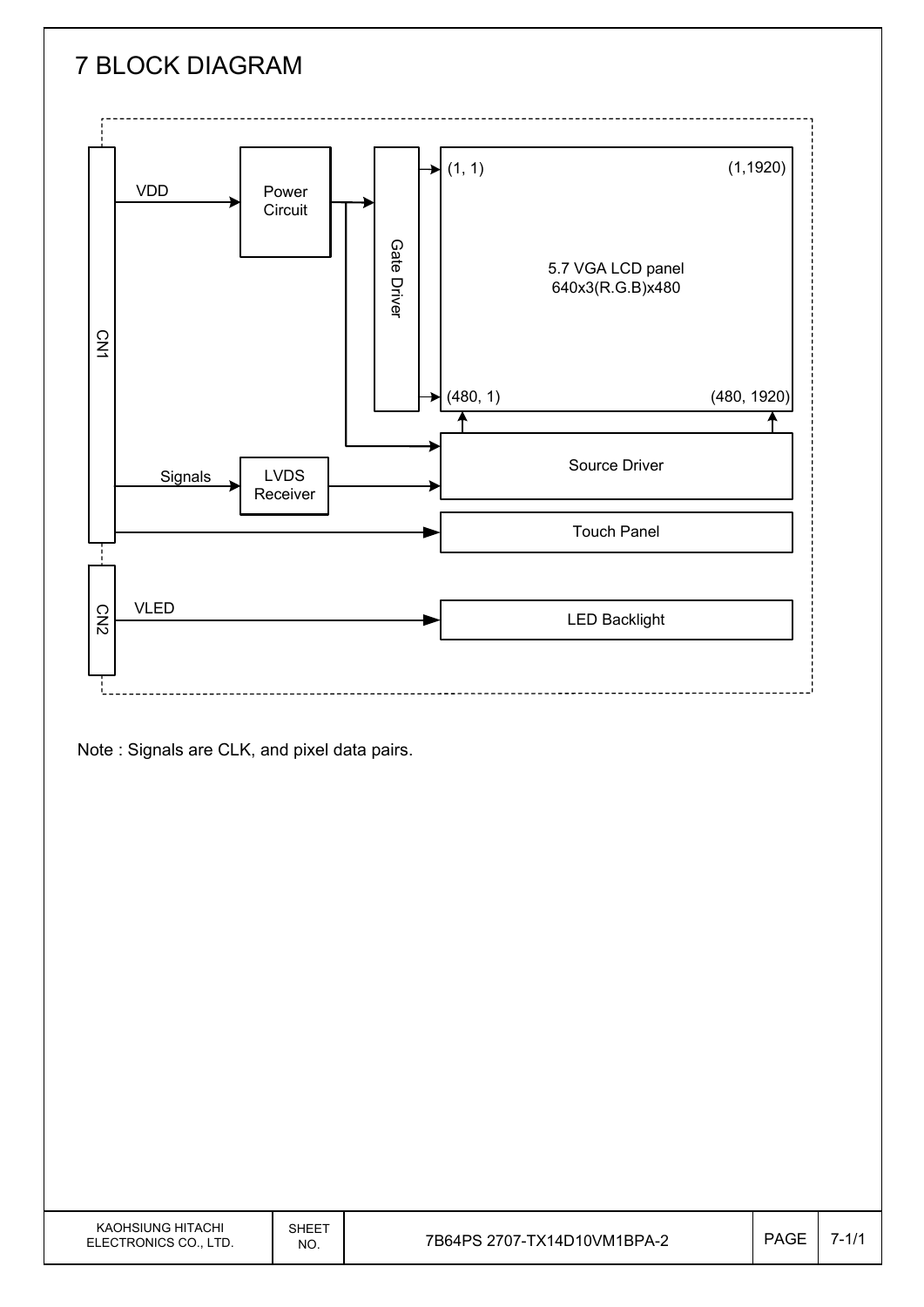## 8. RELIABILITY TESTS

| <b>Test Item</b>               | Condition                                                                                                                            |                                                |
|--------------------------------|--------------------------------------------------------------------------------------------------------------------------------------|------------------------------------------------|
| <b>High Temperature</b>        | 1) Operating<br>2) 70 $^{\circ}$ C                                                                                                   | 240 hrs                                        |
| Low Temperature                | 1) Operating<br>2) -20 $^{\circ}$ C                                                                                                  | 240 hrs                                        |
| <b>High Temperature</b>        | 1) Storage<br>2) $80^{\circ}$ C                                                                                                      | 240 hrs                                        |
| Low Temperature                | 1) Storage<br>2) -30 $^{\circ}$ C                                                                                                    | 240 hrs                                        |
| <b>Heat Cycle</b>              | 1) Operating<br>2) $-20$ °C $-70$ °C<br>3) 3hrs~1hr~3hrs                                                                             | 240 hrs                                        |
| <b>Thermal Shock</b>           | 1) Non-Operating<br>2) -35 $^{\circ}$ C $\leftrightarrow$ 85 $^{\circ}$ C<br>3) 0.5 hr ↔ 0.5 hr                                      | 240 hrs                                        |
| High Temperature &<br>Humidity | 1) Operating<br>2) 40°C & 85%RH<br>3) Without condensation<br>4) Note 4                                                              | 240 hrs                                        |
| Vibration                      | 1) Non-Operating<br>2) 20~200 Hz<br>3) 2G<br>4) X, Y, and Z directions                                                               | 1 hr for each direction                        |
| <b>Mechanical Shock</b>        | 1) Non-Operating<br>2) 10 ms<br>3) 50G<br>4) $\pm$ X, $\pm$ Y and $\pm$ Z directions                                                 | Once for each direction                        |
| <b>ESD</b>                     | 1) Operating<br>2) Tip: 200 pF, 250 $\Omega$<br>3) Air discharge for glass: $\pm$ 8KV<br>4) Contact discharge for metal frame: ± 8KV | 1) Glass: 9 points<br>2) Metal frame: 8 points |

Note 1: Display functionalities are inspected under the conditions defined in the specification after the reliability tests.

Note 2: The display is not guaranteed for use in corrosive gas environments.

- Note 3: All pins of LCD interface (CN1) have been tested by  $\pm 100V$  contact discharge of ESD under non-operating condition.
- Note 4: Under the condition of high temperature & humidity, if the temperature is higher than 40°C, the humidity needs to be reduced as Fig. 8.1 shown.

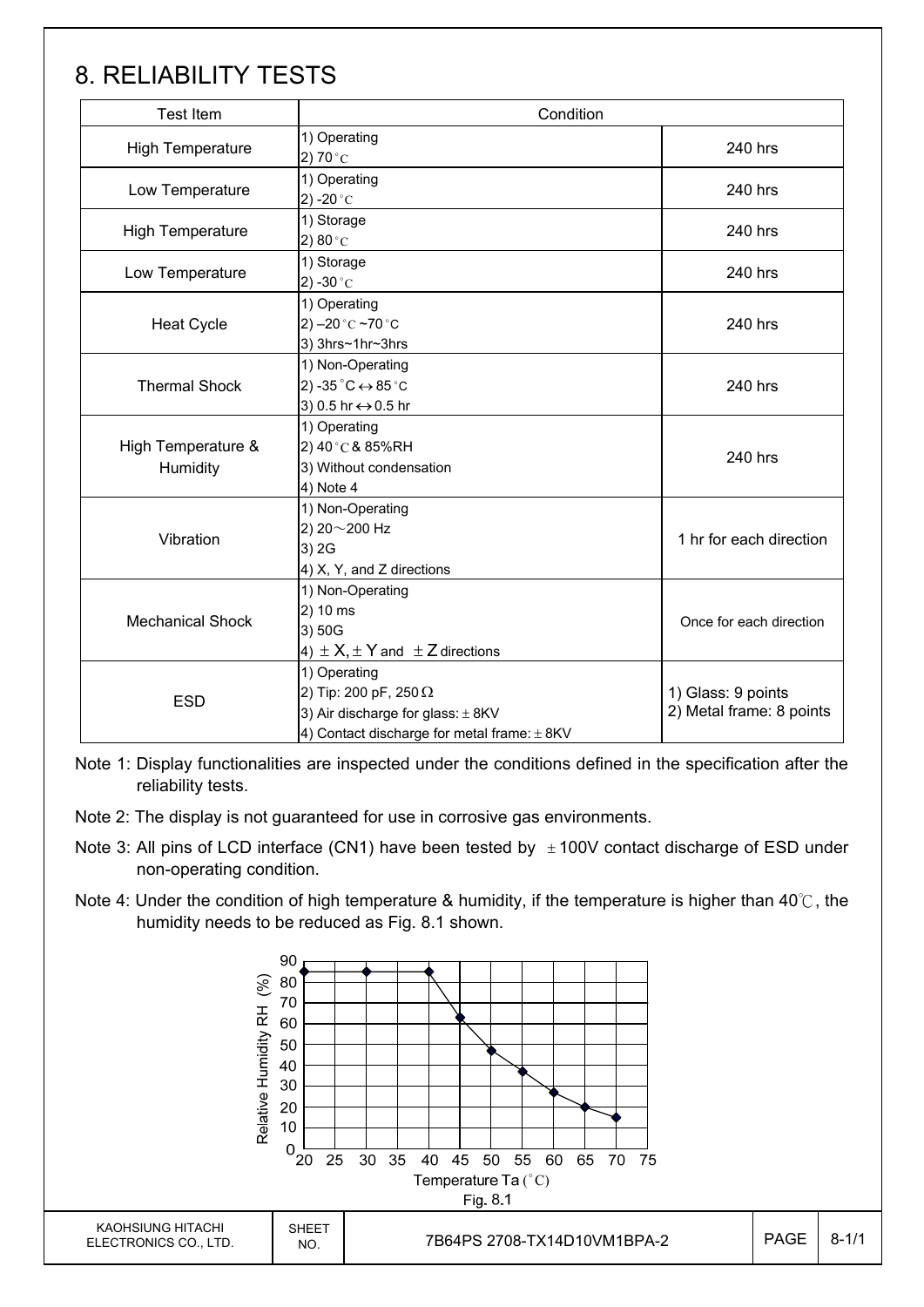# 9. LCD INTERFACE

### 9.1 INTERFACE PIN CONNECTIONS

The display interface connector (CN1) is FI-SEB20P-HF13E-E1500 made by JAE and pin assignment is as below:

| Pin No.        | Signal            | Signal                                    | Pin No. | Signal     | Signal                               |  |  |
|----------------|-------------------|-------------------------------------------|---------|------------|--------------------------------------|--|--|
| 1              | VDD.              |                                           | 11      | $IN2-$     | B2~B5, DE                            |  |  |
| 2              | <b>VDD</b>        | Power Supply for Logic                    | 12      | $IN2+$     |                                      |  |  |
| 3              | U/D               | Vertical Display mode Control<br>(Note 2) | 13      | <b>VSS</b> | <b>GND</b>                           |  |  |
| $\overline{4}$ | L/R               | Horizontal Display mode Control           | 14      | <b>CLK</b> |                                      |  |  |
|                |                   | (Note 2)                                  |         | IN-        | <b>Pixel Clock</b>                   |  |  |
| 5              | IN <sub>0</sub> - | R0~R5, G0                                 | 15      | <b>CLK</b> |                                      |  |  |
|                |                   |                                           |         | $IN+$      |                                      |  |  |
| 6              | $INO+$            |                                           | 16      | <b>VSS</b> | <b>GND</b>                           |  |  |
| $\overline{7}$ | <b>VSS</b>        | <b>GND</b>                                | 17      | <b>XT</b>  | Analog Signal Form Digitizer Top.    |  |  |
| 8              | $IN1-$            | G1~G5, B0~B1                              | 18      | YL         | Analog Signal Form Digitizer Left.   |  |  |
| 9              | $IN1+$            |                                           | 19      | XB         | Analog Signal Form Digitizer Bottom. |  |  |
| 10             | <b>VSS</b>        | <b>GND</b>                                | 20      | <b>YR</b>  | Analog Signal Form Digitizer Right.  |  |  |

Note 1: IN n- and IN n+ (n=0, 1, 2), CLK IN- and CLK IN+ should be wired by twist-pairs or side-by-side FPC patterns, respectively.

Note 2: Scan direction is available to be switched as below by setting U/D and L/R pins. Defult value is

U/D : H; L/R : H.



The backlight interface connector (CN2) is BHR-03VS-1 made by JST, and pin assignment is as below:

| Pin No. | Signal            | Level                    | <b>Function</b>      |
|---------|-------------------|--------------------------|----------------------|
|         | $V_{LED}$ +       | $\overline{\phantom{a}}$ | Power Supply for LED |
|         | <b>NC</b>         | $\overline{\phantom{a}}$ | No Connection        |
|         | VLED <sup>-</sup> | $\overline{\phantom{a}}$ | GND                  |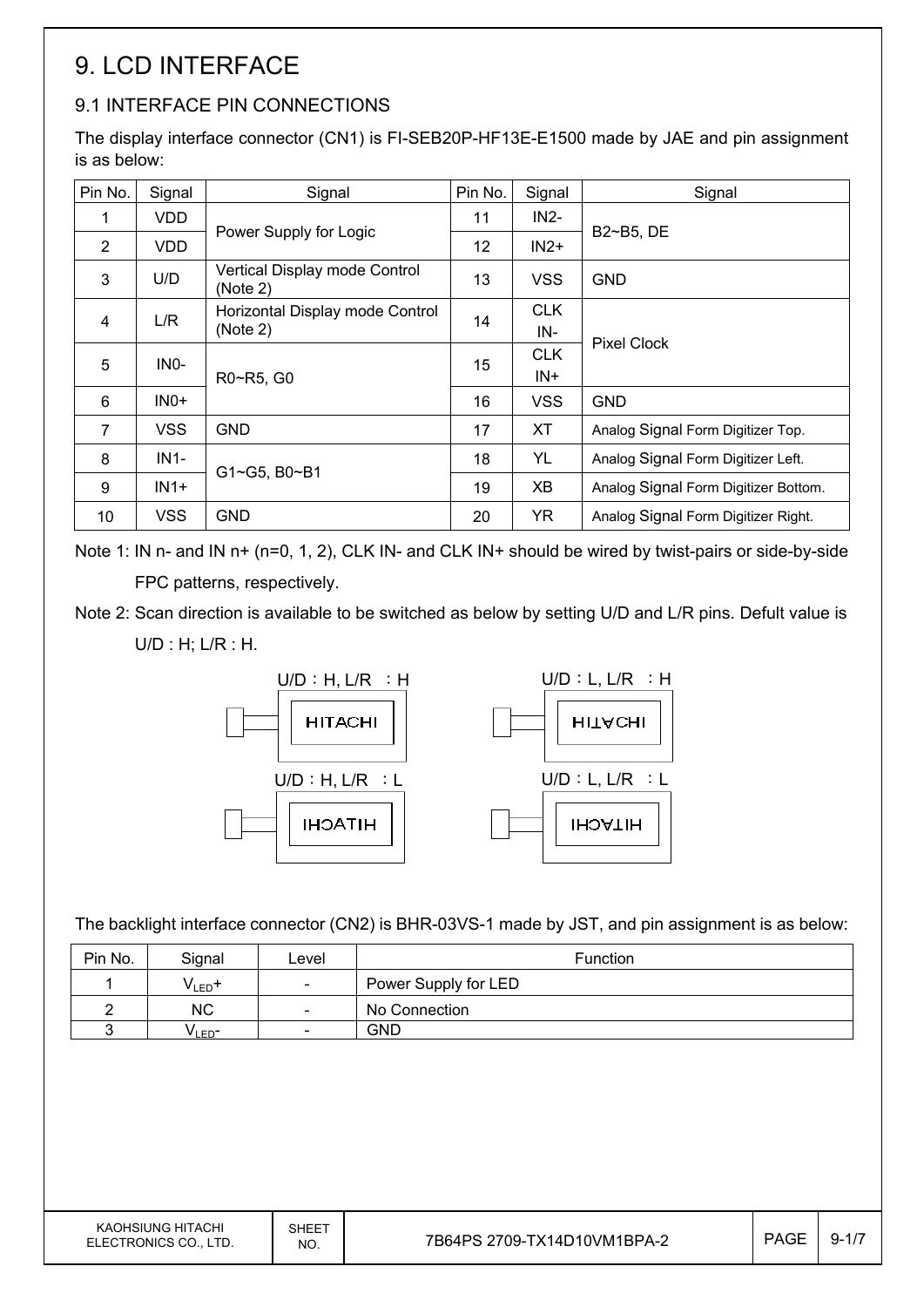| 9.2 LVDS INTERFACE                                       |                                                                            |                                                          |                                                                                                                 |                                |
|----------------------------------------------------------|----------------------------------------------------------------------------|----------------------------------------------------------|-----------------------------------------------------------------------------------------------------------------|--------------------------------|
| <b>Machine Side</b>                                      | 2)                                                                         | CN <sub>1</sub><br>(interface)<br>1)                     | <b>TFT-LCD Side</b><br>3)                                                                                       |                                |
| Controll<br>R0-R5,G0<br>G1-G5,B0,B1<br>B2-B5, NA, NA, DE | THC63LVDM83R<br>7 TA0-6<br>Parallel-to-<br>LVDS<br>7 TB0-6<br>띹<br>7 TC0-6 | $INO+$<br>$INO-$<br>$IN1+$<br>$IN1-$<br>$IN2+$<br>$IN2-$ | THC63LVDF84B<br><b>RA0-6</b><br>Parallel-to-<br>LVDS<br><b>RB0-6</b><br>뇬<br><b>RC0-6</b><br>RD <sub>0</sub> -6 | <b>LCD Panel</b><br>controller |
| <b>CK</b>                                                | <b>DCLK IN</b><br>PLL                                                      | CLK IN+<br>CLK IN-                                       | <b>DCLK OUT</b><br>PLL                                                                                          |                                |

- Note 1: LVDS cable impedance should be 100 ohms per signal line when each 2-lines (+, -) is used in differential mode.
- Note 2: The recommended transmitter, THC63LVDM83R, is made by Thine or equivalent, which is not contained in the module.
- Note 3: The receiver built-in the module is THC63LVDF84B made by Thine.

#### 9.3 LVDS DATA FORMAT

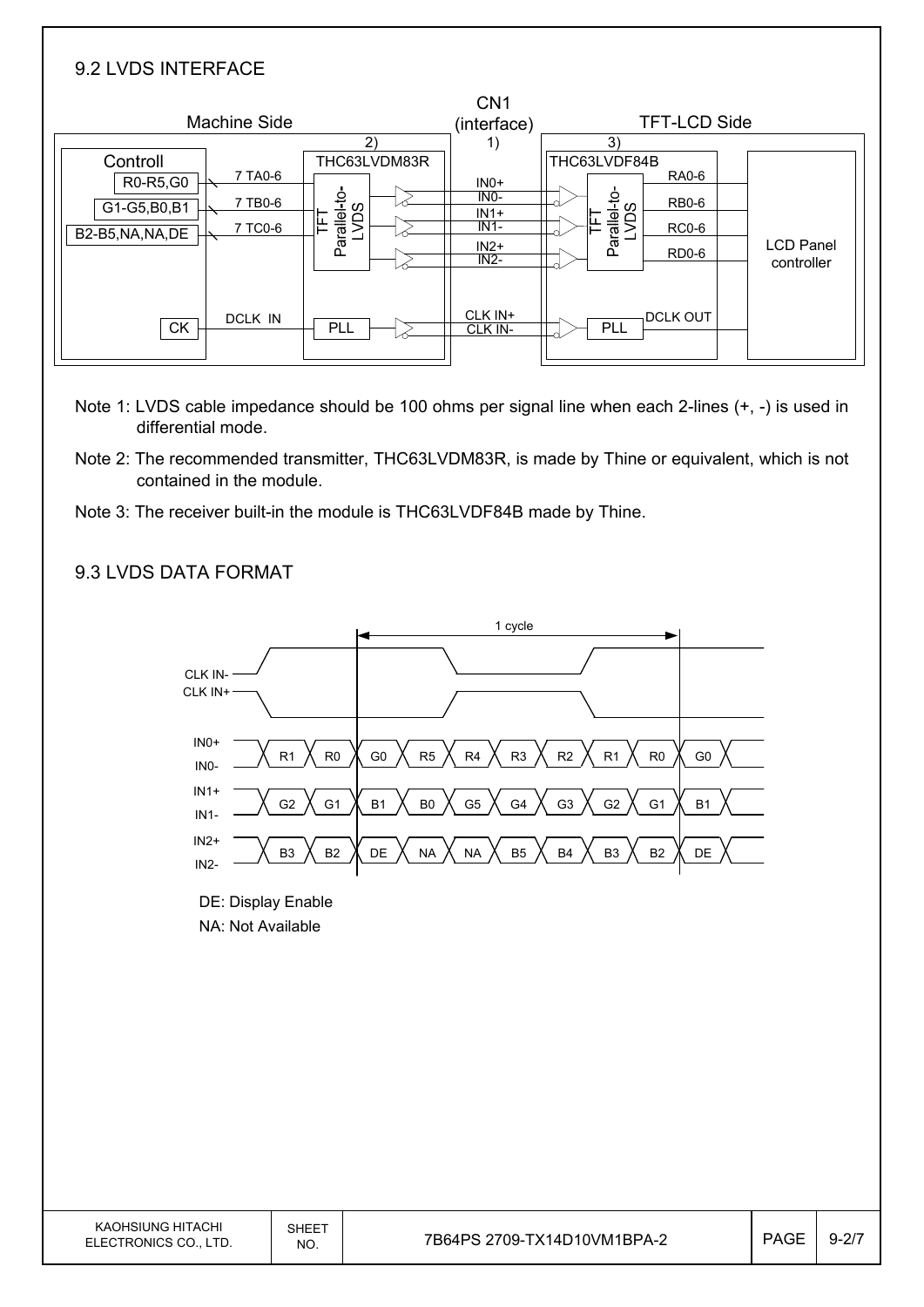#### 9.4 INTERFACE TIMING SPECIFICATIONS

The column of timing sets including minimum, typical, and maximum as below are based on the best optical performance, frame frequency (Vsync) = 60 Hz to define. If 60 Hz is not the aim to set, less than 70 Hz for Vsync is recommended to apply for better performance by other parameter combination as the definitions in section 5.1.

| Item        |                             | Symbol                          | Min.                     | Typ. | Max. | Unit       |  |
|-------------|-----------------------------|---------------------------------|--------------------------|------|------|------------|--|
|             | Frequency                   | $1/t_{CLK}$                     | 21.9                     | 25.2 | 30.6 | <b>MHz</b> |  |
|             | Low level Width             | $t_{\text{WCL}}$                | 12                       |      |      |            |  |
| <b>DCLK</b> | High level Width            | $t_{\scriptscriptstyle\rm WCH}$ | 12                       |      |      | ns         |  |
|             | Rise time / Fill time       | $t_{rCLK}$ , $t_{fCLK}$         | $\overline{\phantom{a}}$ |      | 5    |            |  |
|             | Duty                        | D                               | 0.45                     | 0.5  | 0.55 |            |  |
|             | Set up time                 | $t_{SI}$                        | 12                       |      |      |            |  |
|             | Hold time                   | $t_{\rm HI}$                    | 12                       |      |      | ns         |  |
|             | Rise/Fall time              | $t_{\sf lr}, t_{\sf lf}$        |                          |      | 5    | ns         |  |
|             | <b>Horizontal Cycle</b>     | $t_H$                           | 750                      | 800  | 850  |            |  |
| <b>DTMG</b> | Horizontal Valid Data width | $t_{HD}$                        | 640                      | 640  | 640  | $t_{CLK}$  |  |
|             | Horizontal porch width      | $t_{HB}$                        | 110                      | 160  | 210  |            |  |
|             | <b>Vertical Cycle</b>       | tv                              | 486                      | 525  | 600  |            |  |
|             | Vertical Valid Data width   | $t_{VD}$                        | 480                      | 480  | 480  | $t_H$      |  |
|             | Vertical porch width        | $t_{VB}$                        | 6                        | 45   | 120  |            |  |
| Data        | Set up time                 | $\mathfrak{t}_{\texttt{SD}}$    | 12                       |      |      |            |  |
|             | Hold time                   | $t_{HD}$                        | 12                       |      |      | ns         |  |
|             | Rise/Fall time              | $t_{Dr}$ , $t_{Dr}$             |                          |      | 5    | ns         |  |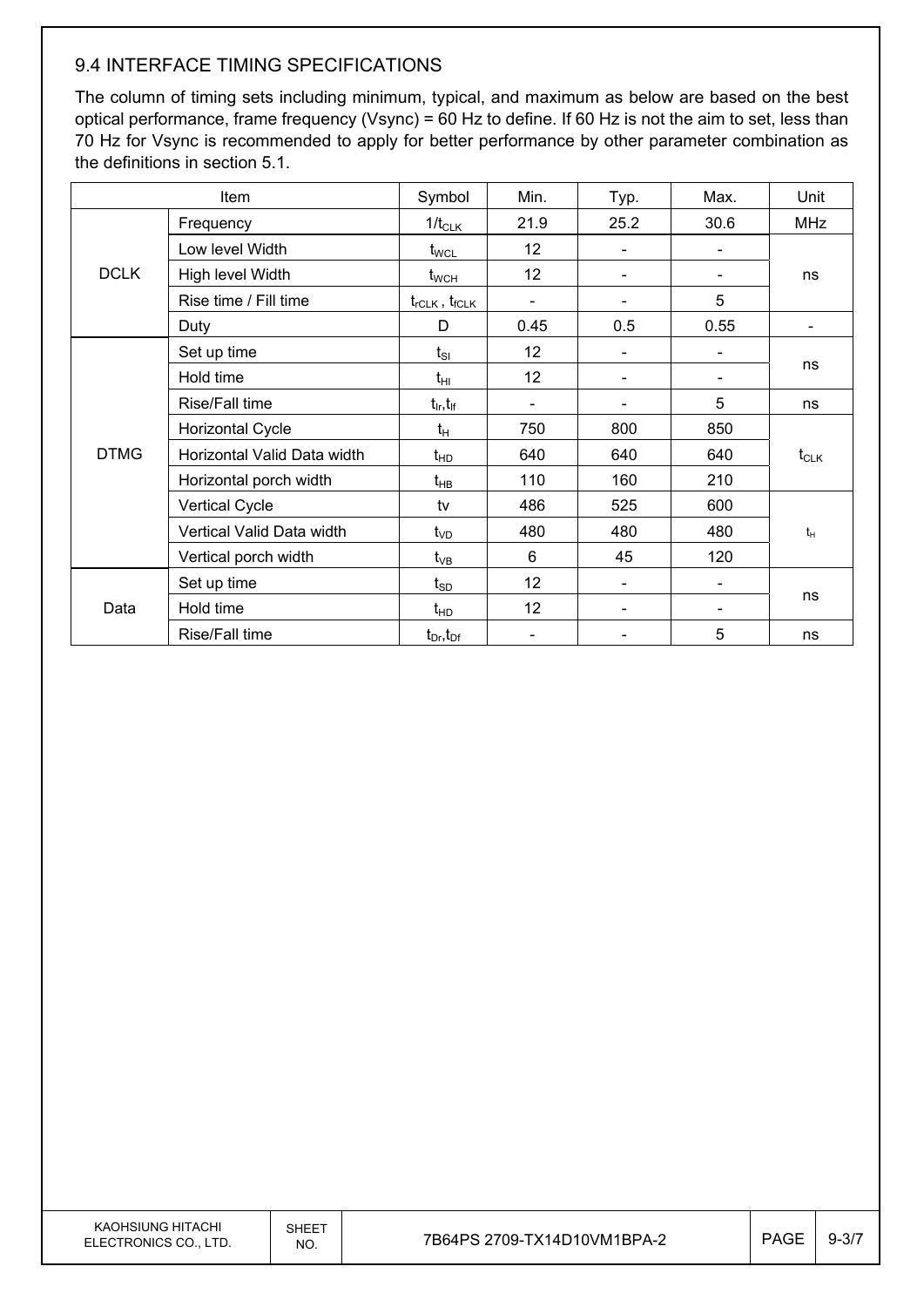#### 9.5 TIMING CHART

DTMG (Data Enable) is the signal to determine valid data, and the timing of DTMG can be determined from Hsync and Vsync as below. For this display, only DTMG and DCLK are the essential signals. Hsync and Vsync are not necessary to connect to display interface after DTMG has been generated and input.

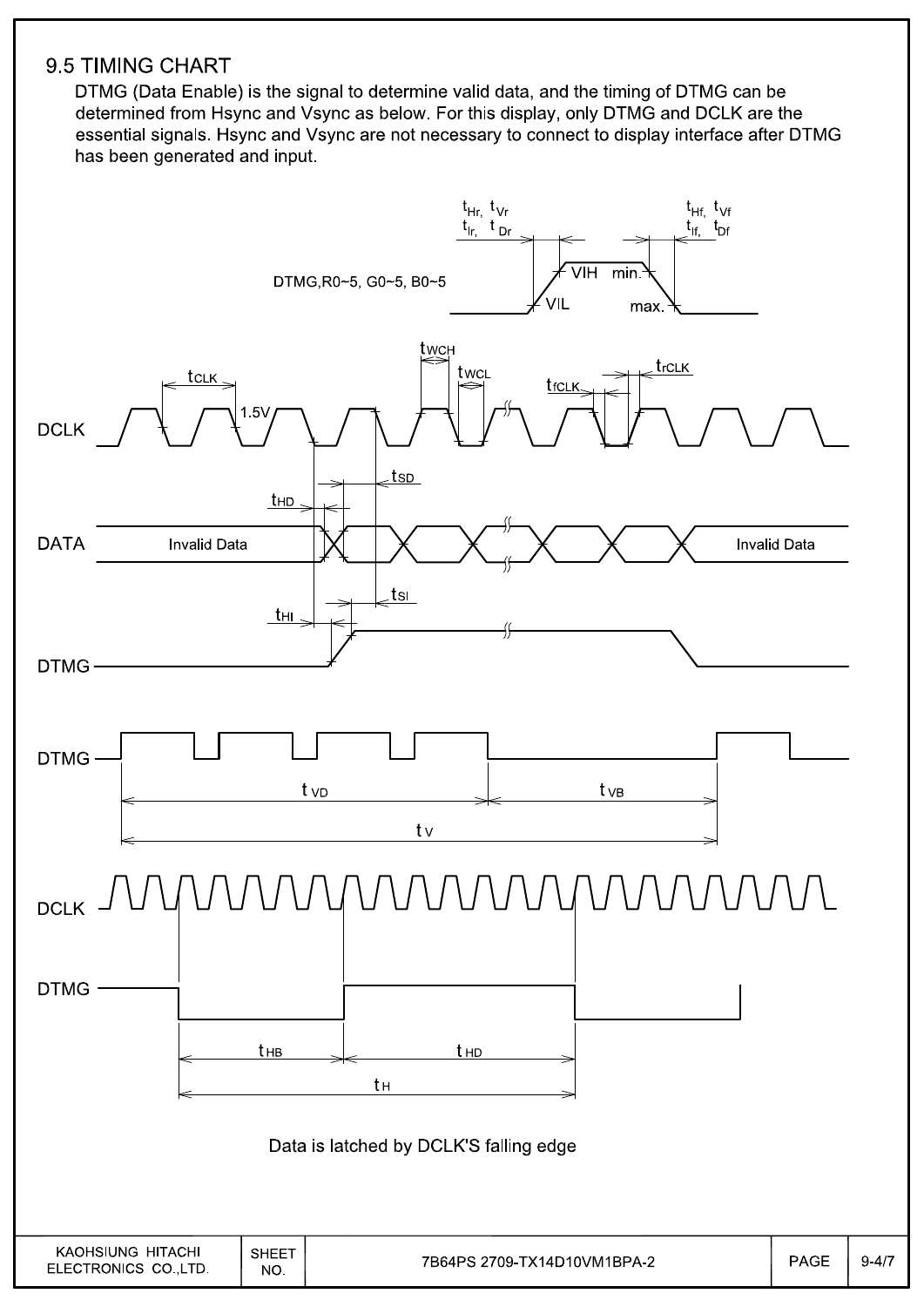#### 9.6 LVDS RECEIVER TIMING





|             | <b>Item</b>       | Symbol           | Min.                                      | Typ.                                | Max.                                       | Unit       |
|-------------|-------------------|------------------|-------------------------------------------|-------------------------------------|--------------------------------------------|------------|
| <b>DCLK</b> | <b>FREQUENCY</b>  | $1/t_{CLK}$      | 21.9                                      | 25.2                                | 30.6                                       | <b>MHz</b> |
| <b>RinX</b> | 0 data position   | tRP0             | 1/7*t <sub>CLK</sub> -0.49                | $1/7$ <sup>*</sup> t <sub>CLK</sub> | $1/7$ <sup>*</sup> t <sub>CLK</sub> +0.49  |            |
| $(X=0,1,2)$ | 1st data position | t <sub>RP1</sub> | $-0.49$                                   | 0                                   | $+0.49$                                    |            |
|             | 2nd data position | tRP2             | $6/7$ <sup>*</sup> t <sub>CLK</sub> -0.49 | 6/7*t <sub>CLK</sub>                | $6/7$ <sup>*</sup> t <sub>Cl K</sub> +0.49 |            |
|             | 3rd data position | tRP3             | $5/7$ <sup>*</sup> t <sub>CLK</sub> -0.49 | 5/7*t <sub>CLK</sub>                | $5/7$ <sup>*</sup> t <sub>Cl K</sub> +0.49 | ns         |
|             | 4th data position | t <sub>RP4</sub> | $4/7$ *t <sub>CLK</sub> -0.49             | 4/7*t <sub>CLK</sub>                | $4/7$ <sup>*</sup> t <sub>CLK</sub> +0.49  |            |
|             | 5th data position | tRP5             | $3/7$ <sup>*</sup> t <sub>CLK</sub> -0.49 | 3/7*t <sub>CLK</sub>                | $3/7*t_{CLK}+0.49$                         |            |
|             | 6th data position | tRP6             | $2/7$ <sup>*</sup> t <sub>CLK</sub> -0.49 | $2/7$ <sup>*</sup> t <sub>CLK</sub> | $2/7*t_{CLK}+0.49$                         |            |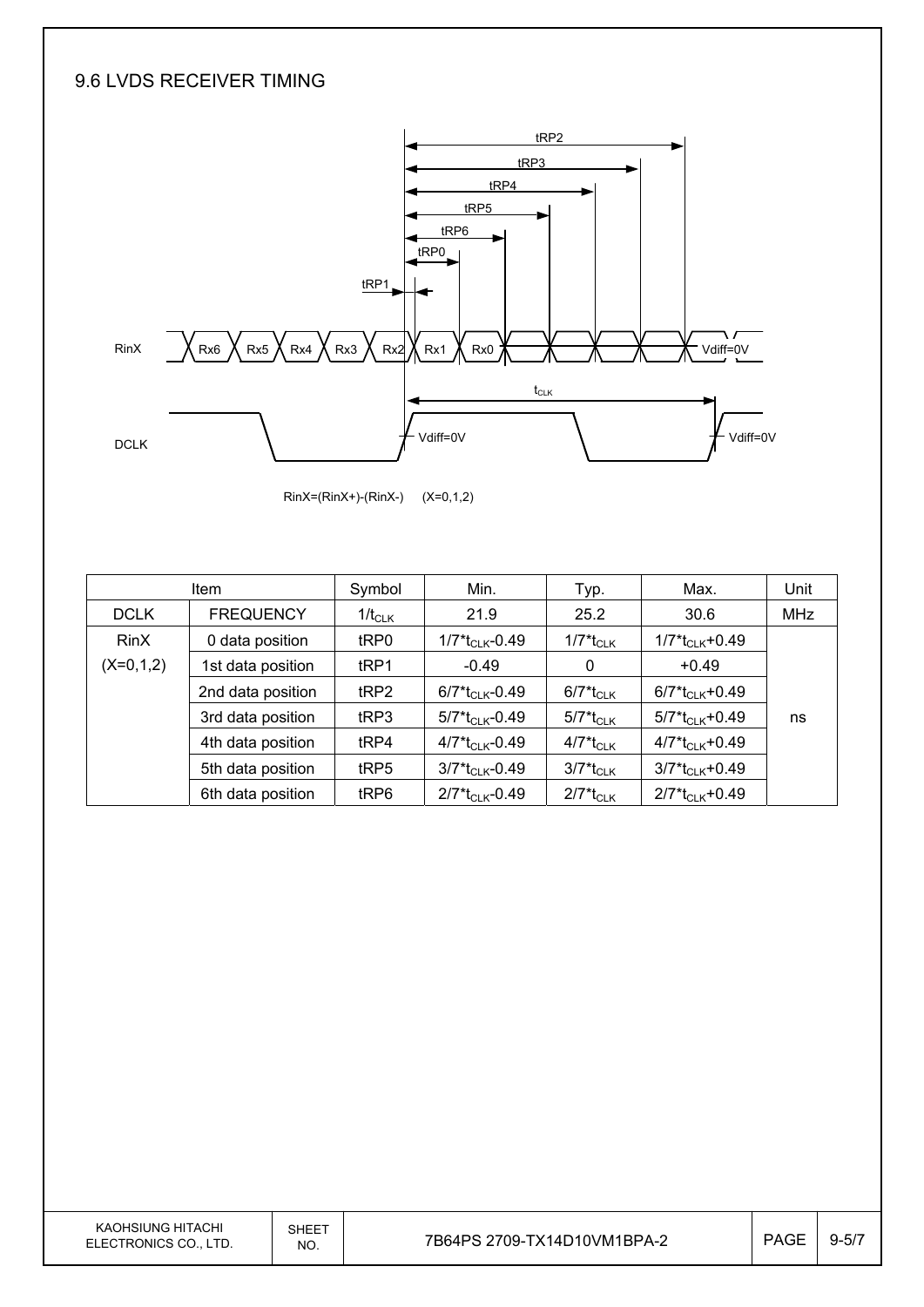#### 9.7 DATA INPUT for DISPLAY COLOR

|              | COLOR &           |                      | Data Signal    |                                            |                |                                        |                |                      |                      |                |                |                      |                                  |                          |                                        |                |                      |                          |                           |
|--------------|-------------------|----------------------|----------------|--------------------------------------------|----------------|----------------------------------------|----------------|----------------------|----------------------|----------------|----------------|----------------------|----------------------------------|--------------------------|----------------------------------------|----------------|----------------------|--------------------------|---------------------------|
|              | <b>Gray Scale</b> | R <sub>5</sub>       | R <sub>4</sub> | R <sub>3</sub>                             | R <sub>2</sub> | R <sub>1</sub>                         | R <sub>0</sub> | G <sub>5</sub>       | G4                   | G <sub>3</sub> | G <sub>2</sub> | G <sub>1</sub>       | G <sub>0</sub>                   | B <sub>5</sub>           | <b>B4</b>                              | B <sub>3</sub> | B <sub>2</sub>       | <b>B1</b>                | B <sub>0</sub>            |
|              | <b>Black</b>      | $\mathbf 0$          | $\mathbf 0$    | $\mathbf 0$                                | $\mathbf 0$    | $\mathbf 0$                            | 0              | $\mathbf 0$          | $\mathbf 0$          | $\mathbf 0$    | $\mathbf 0$    | $\mathbf 0$          | $\mathbf 0$                      | $\mathbf 0$              | $\mathbf 0$                            | $\mathbf 0$    | $\mathbf 0$          | $\mathbf 0$              | $\mathbf 0$               |
|              | Red (0)           | 1                    | 1              | 1                                          | 1              | 1                                      | 1              | $\mathbf 0$          | 0                    | $\mathbf 0$    | $\mathbf 0$    | 0                    | 0                                | $\mathbf 0$              | 0                                      | $\mathbf 0$    | $\mathbf 0$          | $\mathbf 0$              | 0                         |
|              | Green (0)         | $\mathbf 0$          | $\mathbf 0$    | 0                                          | $\mathbf 0$    | 0                                      | 0              | 1                    | 1                    | 1              | 1              | 1                    | 1                                | $\mathbf 0$              | 0                                      | $\mathbf 0$    | $\mathbf 0$          | 0                        | 0                         |
| <b>Basic</b> | Blue $(0)$        | $\mathbf 0$          | 0              | $\mathbf 0$                                | $\mathbf 0$    | 0                                      | $\mathbf 0$    | $\overline{0}$       | $\overline{0}$       | $\overline{0}$ | $\mathbf 0$    | 0                    | 0                                | 1                        | 1                                      | 1              | $\mathbf 1$          | 1                        | $\mathbf{1}$              |
| Color        | Cyan              | $\mathbf 0$          | 0              | $\mathbf 0$                                | $\mathbf 0$    | 0                                      | $\mathbf 0$    | 1                    | 1                    | 1              | 1              | 1                    | 1                                | 1                        | 1                                      | 1              | $\mathbf 1$          | 1                        | 1                         |
|              | Magenta           | 1                    | 1              | 1                                          | 1              | 1                                      | 1              | 0                    | 0                    | 0              | 0              | 0                    | 0                                | 1                        | 1                                      | 1              | 1                    | 1                        | 1                         |
|              | Yellow            | 1                    | 1              | 1                                          | $\overline{1}$ | $\mathbf{1}$                           | 1              | $\mathbf{1}$         | $\mathbf{1}$         | $\mathbf{1}$   | $\mathbf{1}$   | $\mathbf{1}$         | $\mathbf{1}$                     | $\mathbf 0$              | 0                                      | $\mathbf 0$    | $\mathbf 0$          | 0                        | $\mathbf 0$               |
|              | White             | 1                    | 1              | 1                                          | 1              | $\mathbf{1}$                           | 1              | 1                    | $\mathbf{1}$         | 1              | 1              | 1                    | 1                                | 1                        | 1                                      | 1              | 1                    | 1                        | $\mathbf{1}$              |
|              | <b>Black</b>      | $\mathbf 0$          | 0              | $\mathbf 0$                                | $\mathbf 0$    | 0                                      | $\mathbf{0}$   | 0                    | 0                    | 0              | 0              | 0                    | 0                                | $\mathbf 0$              | 0                                      | $\mathbf 0$    | $\mathbf 0$          | 0                        | 0                         |
|              | Red (62)          | 0                    | 0              | $\mathbf 0$                                | $\mathbf 0$    | 0                                      | 1              | $\mathbf 0$          | 0                    | 0              | 0              | 0                    | $\mathbf 0$                      | $\mathbf 0$              | 0                                      | $\mathbf 0$    | $\mathbf 0$          | 0                        | 0                         |
|              | Red (61)          | $\mathbf 0$          | 0              | 0                                          | 0              | 1                                      | $\mathbf 0$    | 0                    | $\mathbf 0$          | $\overline{0}$ | $\mathbf 0$    | 0                    | 0                                | 0                        | 0                                      | $\mathbf 0$    | 0                    | $\mathbf 0$              | 0                         |
| Red          |                   | $\blacksquare$       | $\blacksquare$ | $\blacksquare$                             | $\cdot$        | $\cdot$                                |                | $\cdot$              | $\blacksquare$       |                | $\cdot$        |                      | $\blacksquare$<br>$\blacksquare$ | $\cdot$                  |                                        |                | $\ddot{\phantom{a}}$ | $\cdot$                  | $\cdot$                   |
|              | $\cdot$           | $\ddot{\phantom{a}}$ | ł,             | $\ddot{\phantom{a}}$                       | $\ddot{\cdot}$ | $\ddot{\phantom{a}}$                   | $\blacksquare$ | $\ddot{\phantom{a}}$ | $\ddot{\phantom{a}}$ | t              | $\ddot{\cdot}$ | $\ddot{\phantom{a}}$ | ÷                                | $\ddot{\phantom{a}}$     | $\ddot{\cdot}$                         | ÷              | ÷                    | $\ddot{\phantom{a}}$     | İ                         |
|              | Red (1)           | 1                    | 1              | 1                                          | 1              | 1                                      | $\mathbf 0$    | $\mathbf 0$          | 0                    | $\mathbf 0$    | $\mathbf 0$    | $\mathbf 0$          | $\mathbf 0$                      | $\mathbf 0$              | 0                                      | $\mathbf 0$    | $\mathbf 0$          | $\mathbf 0$              | 0                         |
|              | Red (0)           | 1                    | 1              | 1                                          | 1              | 1                                      | 1              | 0                    | 0                    | 0              | 0              | 0                    | 0                                | $\mathbf 0$              | 0                                      | $\mathbf 0$    | $\mathbf 0$          | $\mathbf 0$              | 0                         |
|              | <b>Black</b>      | $\mathbf 0$          | 0              | $\mathbf 0$                                | $\mathbf 0$    | 0                                      | $\mathbf 0$    | $\mathbf 0$          | 0                    | 0              | 0              | 0                    | 0                                | $\mathbf 0$              | 0                                      | 0              | $\mathbf 0$          | $\mathbf 0$              | 0                         |
|              | Green (62)        | $\mathbf 0$          | $\mathbf 0$    | $\mathbf 0$                                | $\mathbf 0$    | $\overline{0}$                         | $\mathbf 0$    | $\mathbf 0$          | 0                    | $\mathbf 0$    | $\overline{0}$ | 0                    | 1                                | $\mathbf 0$              | 0                                      | $\mathbf 0$    | $\mathbf 0$          | 0                        | 0                         |
|              | Green (61)        | 0                    | 0              | 0                                          | $\mathbf 0$    | 0                                      | 0              | 0                    | 0                    | 0              | 0              | 1                    | 0                                | 0                        | 0                                      | $\mathbf 0$    | 0                    | 0                        | 0                         |
| Green        | $\ddot{\cdot}$    | $\blacksquare$       | $\blacksquare$ | $\blacksquare$                             | $\cdot$        | $\blacksquare$                         | $\blacksquare$ | ÷,                   | $\blacksquare$       | $\blacksquare$ | $\cdot$        | $\ddot{\phantom{0}}$ | $\blacksquare$<br>$\blacksquare$ | $\blacksquare$           | $\blacksquare$                         | $\blacksquare$ | $\Box$               | $\blacksquare$           | $\ddot{\cdot}$            |
|              | $\cdot$           | $\blacksquare$       |                | $\blacksquare$                             | $\cdot$        | $\blacksquare$<br>$\ddot{\phantom{a}}$ | $\blacksquare$ | $\blacksquare$       | $\cdot$              | $\blacksquare$ | $\cdot$        | ٠                    | $\blacksquare$                   | $\cdot$                  | $\cdot$                                | $\blacksquare$ | $\blacksquare$       | $\cdot$                  | $\blacksquare$            |
|              | Green (1)         | $\mathbf 0$          | 0              | $\mathbf 0$                                | $\mathbf 0$    | 0                                      | $\mathbf 0$    | 1                    | 1                    | 1              | 1              | 1                    | 0                                | $\mathbf 0$              | $\mathbf 0$                            | $\mathbf 0$    | $\mathbf 0$          | $\mathbf 0$              | 0                         |
|              | Green (0)         | $\mathbf 0$          | 0              | 0                                          | $\mathbf 0$    | $\mathbf 0$                            | 0              | 1                    | 1                    | 1              | 1              | 1                    | 1                                | $\mathbf 0$              | 0                                      | $\mathbf 0$    | $\mathbf 0$          | 0                        | 0                         |
|              | <b>Black</b>      | $\mathbf 0$          | 0              | $\mathbf 0$                                | $\mathbf 0$    | $\mathbf 0$                            | $\mathbf 0$    | $\mathbf 0$          | $\overline{0}$       | $\overline{0}$ | $\mathbf 0$    | 0                    | $\mathbf 0$                      | $\mathbf 0$              | $\overline{0}$                         | $\mathbf 0$    | $\mathbf 0$          | $\overline{0}$           | 0                         |
|              | <b>Blue (62)</b>  | $\Omega$             | 0              | $\mathbf 0$                                | $\mathbf 0$    | 0                                      | $\mathbf 0$    | $\mathbf 0$          | 0                    | 0              | $\mathbf 0$    | 0                    | $\mathbf 0$                      | $\mathbf 0$              | 0                                      | $\mathbf 0$    | 0                    | 0                        | 1                         |
|              | <b>Blue (61)</b>  | 0                    | 0              | 0                                          | 0              | 0                                      | 0              | 0                    | 0                    | 0              | 0              | 0                    | 0                                | 0                        | 0                                      | 0              | 0                    | 1                        | 0                         |
| <b>Blue</b>  |                   | $\blacksquare$       | ÷              | $\blacksquare$<br>$\overline{\phantom{a}}$ | $\cdot$        | $\cdot$<br>٠                           |                | $\ddot{\cdot}$       | $\cdot$              |                | $\cdot$        | $\ddot{\cdot}$       | $\blacksquare$<br>$\blacksquare$ | $\blacksquare$           | $\ddot{\phantom{0}}$<br>$\blacksquare$ |                | ł,                   | $\cdot$                  | $\blacksquare$<br>$\cdot$ |
|              | $\epsilon$        | $\blacksquare$       | ł,             | ł,                                         | $\cdot$        | $\ddot{\cdot}$                         | $\blacksquare$ | ÷,                   | $\epsilon$           | $\blacksquare$ | ŀ,             | Ì.                   | $\blacksquare$<br>$\blacksquare$ | $\overline{\phantom{a}}$ | $\blacksquare$                         | $\blacksquare$ | ċ,                   | $\overline{\phantom{a}}$ | İ                         |
|              | Blue (1)          | 0                    | 0              | 0                                          | 0              | 0                                      | 0              | $\mathbf 0$          | 0                    | 0              | 0              | 0                    | 0                                | 1                        | 1                                      | 1              | 1                    | 1                        | 0                         |
|              | Blue (0)          | 0                    | 0              | 0                                          | 0              | 0                                      | 0              | 0                    | 0                    | 0              | 0              | 0                    | 0                                | 1                        | 1                                      | 1              | 1                    | 1                        | 1                         |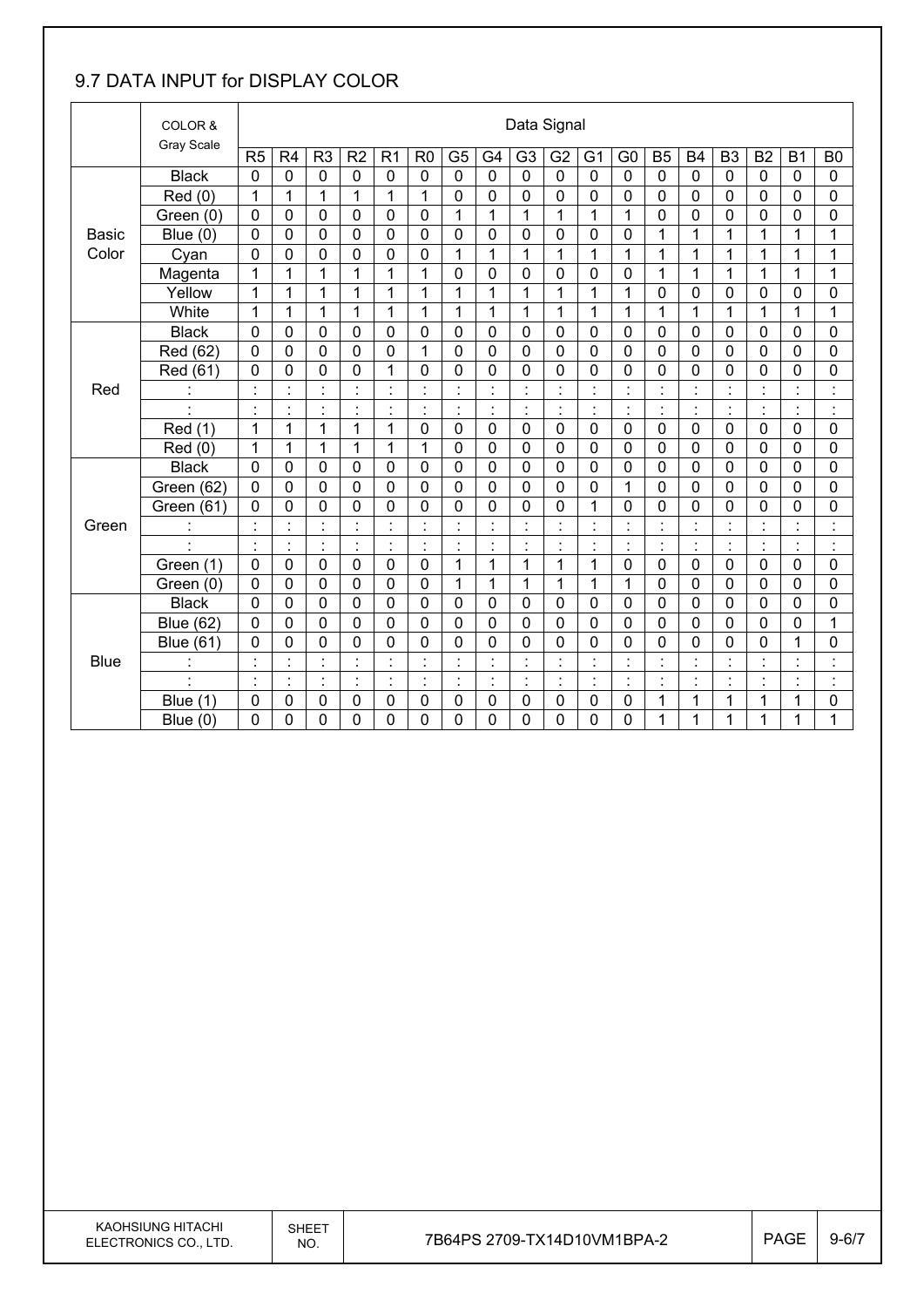

- true for power off where VDD has to be remained on until all other signals have been switch off. The recommended time period is 1 second. Hot plugging might cause display damage due to incorrect power sequence, please pay attention on interface connecting before power on.
- Note 2: In order to avoid showing uncompleted patterns in transient state. It is recommended that switching the backlight on is delayed for 1 second after the signals have been applied. The opposite is true for power off where the backlight has to be switched off 1 second before the signals are removed.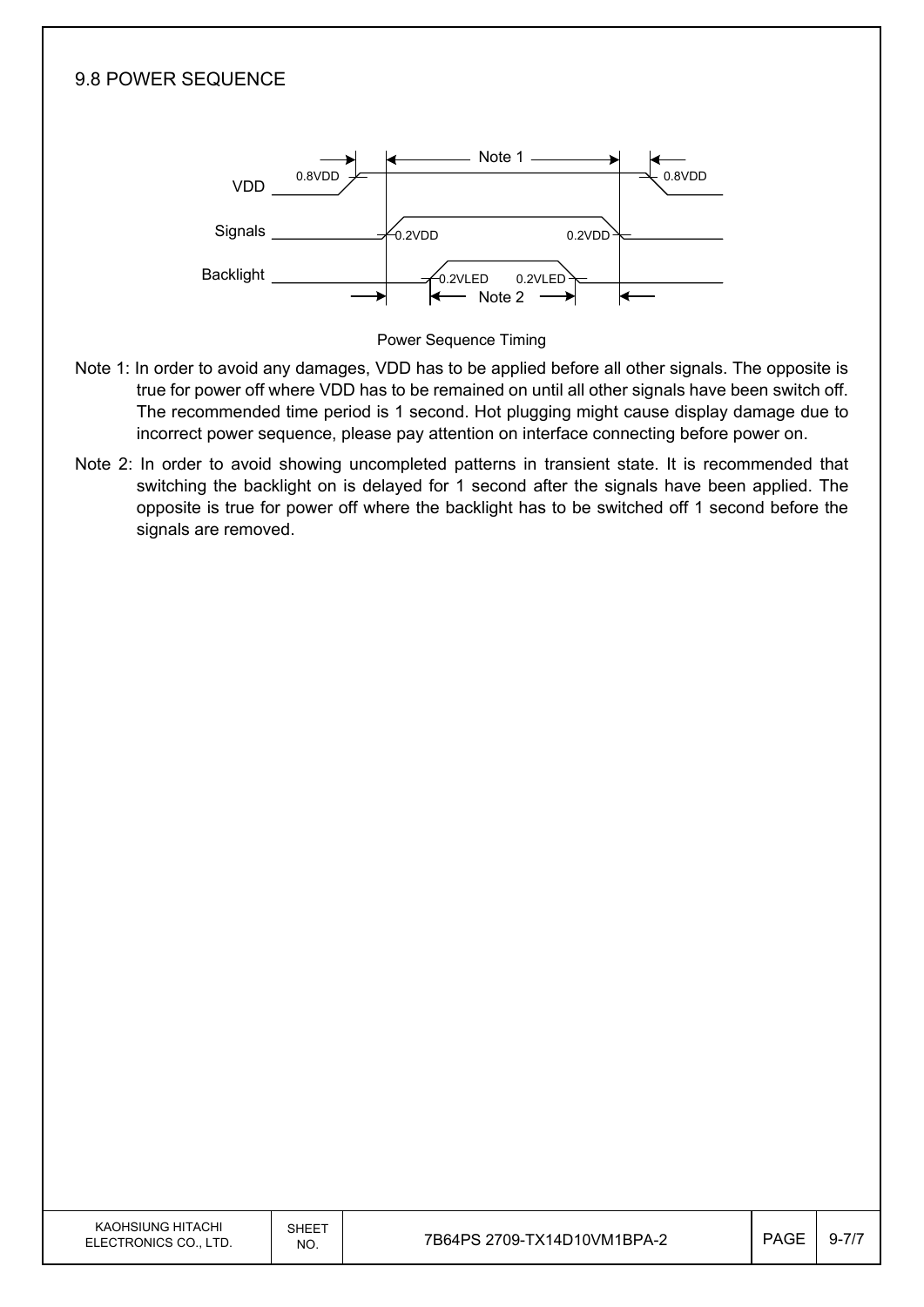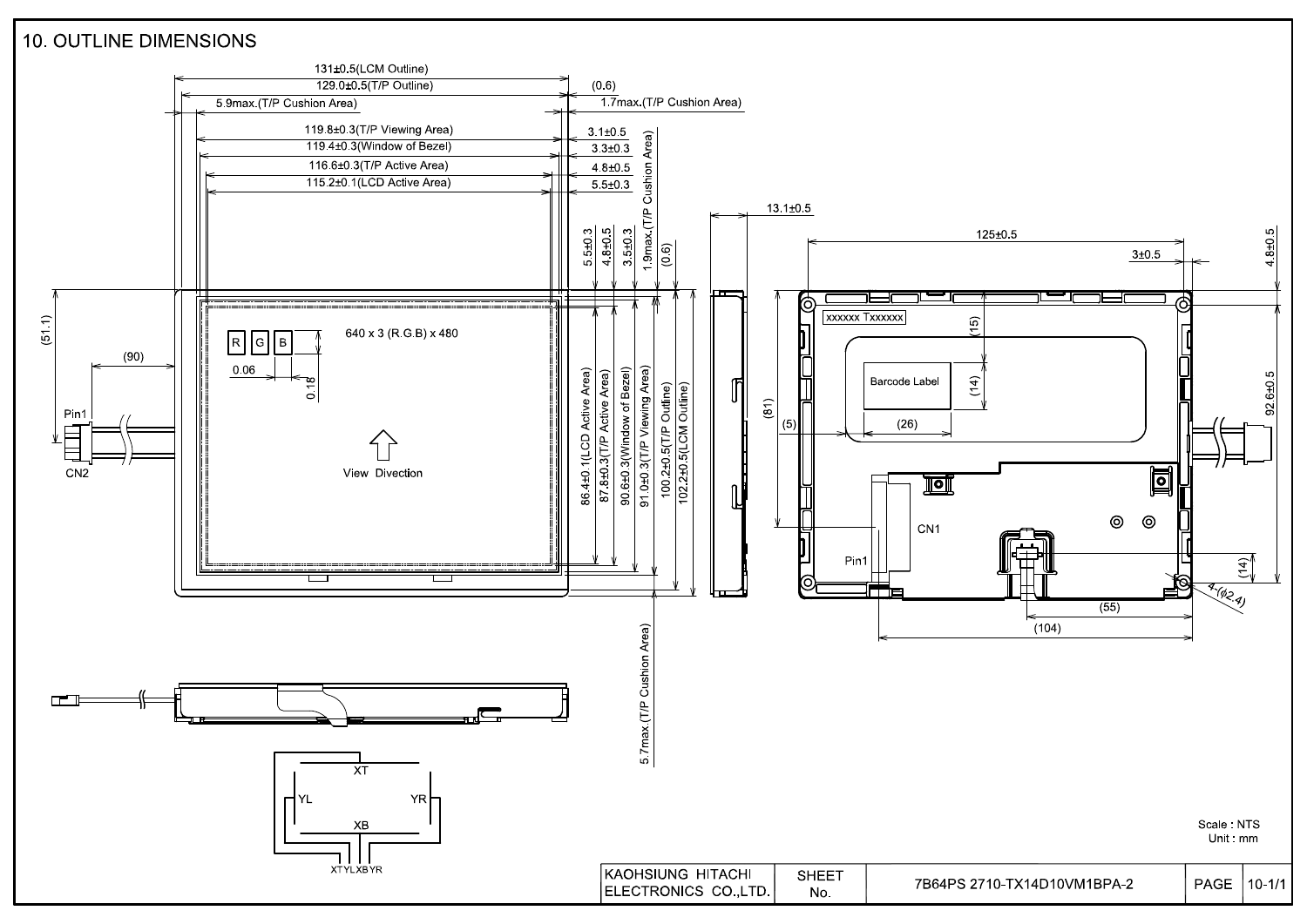# 11. TOUCH PANEL

The type of touch panel used on this display is resistive, analog, 4-wire and film on glass, and more characteristics are shown as below:

#### 11.1 OPERATING CONDITIONS

| Item      |                                 | arks<br>_____            |
|-----------|---------------------------------|--------------------------|
| )ner<br>. | mnv<br>,,,<br>''Id∧.<br>_______ | $\overline{\phantom{0}}$ |

#### 11.2 ELECTRICAL CHARACTERISTICS

| <b>Item</b>                  |       | Specification    | Remarks   |
|------------------------------|-------|------------------|-----------|
| Resistance                   | XT-XB | 230~650 $\Omega$ |           |
| <b>Between Terminal</b>      | YR-YL | 210~880 $\Omega$ |           |
| <b>Insulation Resistance</b> | X-Y   | $20M\Omega$ min. | At 25V DC |
|                              |       | $±1.5\%$ max.    | Note 1    |
| Linearity                    |       | $±1.5\%$ max.    |           |
| Chattering                   |       | 10ms max.        |           |

Note 1: The test conditions and equipments of linearity are as below:

- Material of pen: poly-acetal resin
- End shape: R 0.8 mm
- Test force: 150 gf
- Pitch: 10 mm
- Test area is shown in Fig. 11.1



As shown in Fig. 11.2, applying voltage meter to measure Va, Vb and Vxm, where Va is the maximum voltage in the active area; Vb is the minimum voltage in the active area; Vxm is the measured voltage of point x selected by random. Afterwards, the linearity can be calculated by following equation:

Linearity = 
$$
\frac{|Vxi - Vxm|}{Va - Vb} \times 100\%
$$
,

where Vxi is the idea voltage of point x.

The method to measure the linearity of Y-axis is the same as above.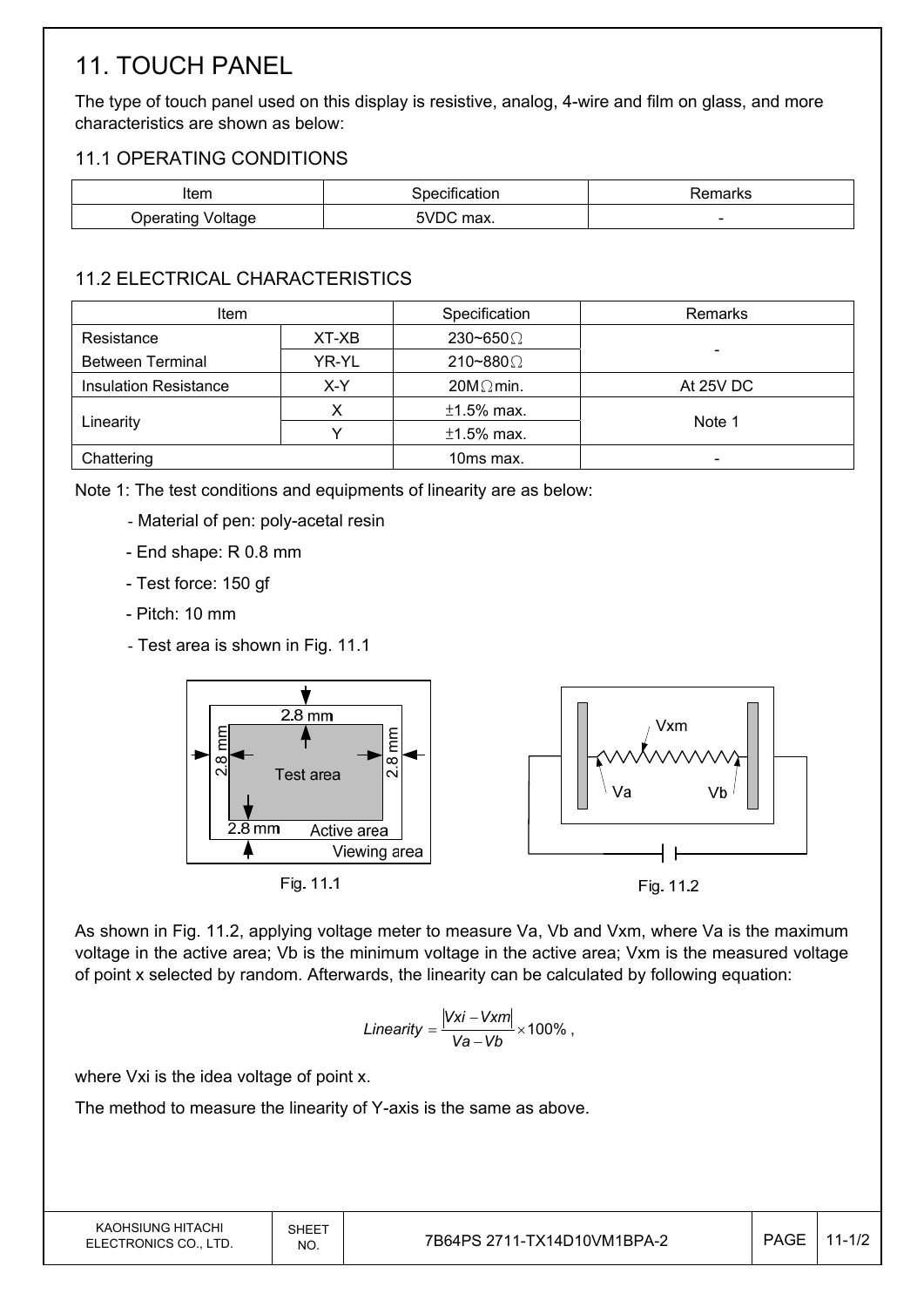#### 11.3 MECHANICAL CHARACTERISTICS

| Item               | Specification | Remarks              |
|--------------------|---------------|----------------------|
| Pen Input Pressure | $1.2N$ max.   | R0.8, Polyacetal Pen |
| Finger             | $1.2N$ max.   | R8.0, Silicon Rubber |
| Surface Hardness   | 3H min.       | <b>JIS K 5400</b>    |

#### 11.4 OPTICAL CHARACTERISTICS

| Item | ----        | maxmax<br>σπιαι κο |
|------|-------------|--------------------|
| ance | 80%<br>min. | -                  |

#### 11.5 SAFETY AND ATTENTIONS

1) Do not put heavy shock or stress on the touch panel.

- 2) Please use soft cloth or absorbent cotton with ethanol to clean the touch panel by gently wiping. Moreover, please wipe it by horizontal or vertical direction instead of circling to prevent leaving scars on the touch panel's surface.
- 3) Do not use any harmful chemicals such as acetone, toluene, and isopropyl alcohol to clean the display's surface.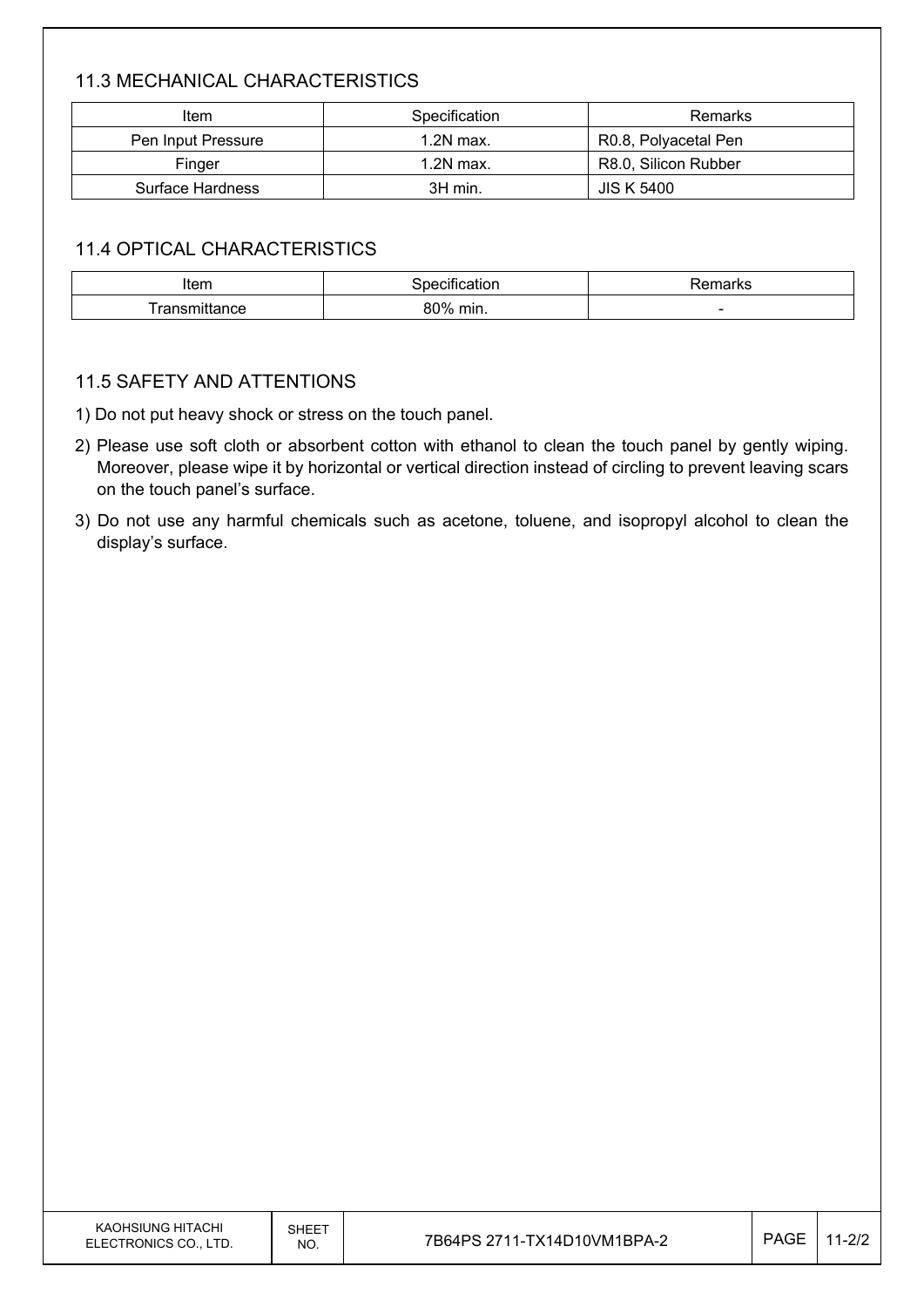### 12. APPEARANCE STANDARD

The appearance inspection is performed in a dark room around 500~1000 lx based on the conditions as below:

- The distance between inspector's eyes and display is 30 cm.
- The viewing zone is defined with angle  $\theta$  shown in Fig. 12.1 The inspection should be performed within 45 $\degree$  when display is shut down. The inspection should be performed within 5 $\degree$  when display is power on.



Fig. 12.1

#### 12.1 THE DEFINITION OF LCD ZONE

LCD panel is divided into 3 areas as shown in Fig.12.2 for appearance specification in next section. A zone is the LCD active area (dot area); B zone is the area, which extended 1 mm out from LCD active area; C zone is the area between B zone and metal frame.

In terms of housing design, B zone is the recommended window area customers' housing should be located in.



Fig. 12.2

| KAOHSIUNG HITACHI<br>ELECTRONICS CO., LTD. | SHEET<br>NO. | 7B64PS 2712-TX14D10VM1BPA-2 | <b>PAGE</b> | $12 - 1/4$ |
|--------------------------------------------|--------------|-----------------------------|-------------|------------|
|                                            |              |                             |             |            |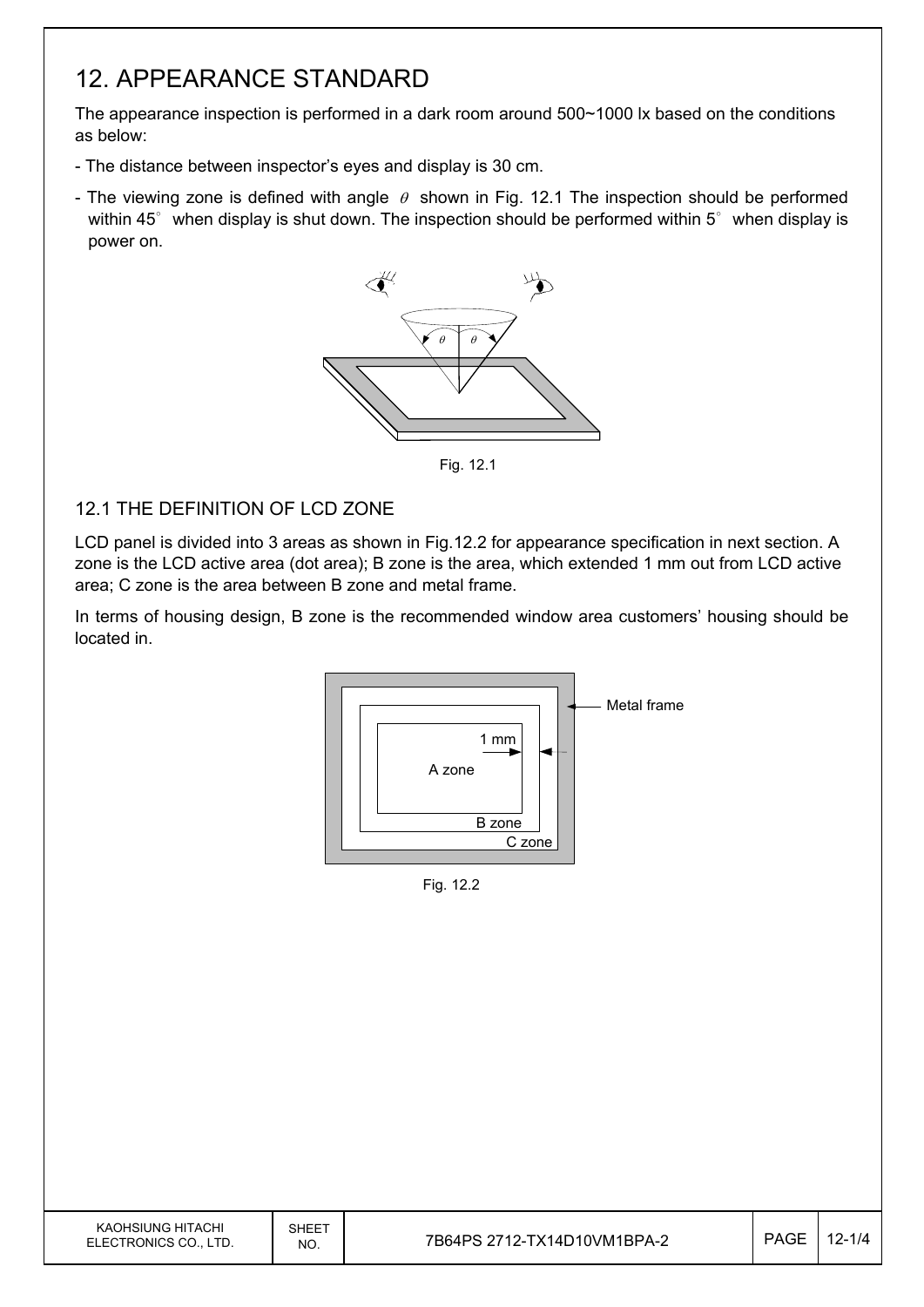#### 12.2 LCD APPEARANCE SPECIFICATION

The specification as below is defined as the amount of unexpected phenomenon or material in different zones of LCD panel. The definitions of length, width and average diameter using in the table are shown in Fig. 12.3 and Fig. 12.4.

| Item                  | Criteria               |              |                            |                                        | Applied zone   |                |     |
|-----------------------|------------------------|--------------|----------------------------|----------------------------------------|----------------|----------------|-----|
|                       | Length (mm)            |              | Width (mm)                 | Maximum number                         |                | Minimum space  |     |
|                       | Ignored                |              | $W \le 0.02$               | Ignored                                |                |                |     |
| Scratches             | $L \leq 40$            |              | $0.02\!<\!W\!\leq\!0.04$   | 10                                     |                |                | A,B |
|                       | $L \leq 20$            |              | $W \le 0.04$               | 10                                     |                | $\blacksquare$ |     |
| Dent                  |                        |              | Serious one is not allowed |                                        | A              |                |     |
| Wrinkles in polarizer |                        |              |                            | Serious one is not allowed             |                |                | A   |
|                       | Average diameter (mm)  |              |                            |                                        | Maximum number |                |     |
|                       |                        | $D \leq 0.2$ |                            |                                        | Ignored        |                |     |
| Bubbles on polarizer  | $0.2 < D \le 0.3$      |              |                            |                                        | 12             |                | A   |
|                       | $0.3\!<\!D\!\leq\!0.5$ |              |                            |                                        | 3              |                |     |
|                       | 0.5 < D                |              |                            |                                        | None           |                |     |
|                       |                        |              | Filamentous                | (Line shape)                           |                |                |     |
|                       | Length (mm)            |              |                            | Width (mm)                             |                | Maximum number |     |
|                       | $L \leq 2.0$           |              | $W \le 0.03$               |                                        | Ignored        |                | A,B |
|                       | $L \le 3.0$            |              | $0.03\!<\!W\!\leq\!0.05$   |                                        | 6              |                |     |
|                       | $L \le 2.5$            |              |                            | $0.05\!<\!W\!\leq\!0.1$                |                | 1              |     |
| 1) Stains             |                        |              |                            | Round (Dot shape)                      |                |                |     |
| 2) Foreign Materials  | Average diameter (mm)  |              | Maximum number             |                                        |                | Minimum Space  |     |
| 3) Dark Spot          | D < 0.2                |              | Ignored                    |                                        |                |                |     |
|                       | $0.2 \leq D < 0.3$     |              | 10                         |                                        |                | 10mm           | A,B |
|                       | $0.3 \leq D \leq 0.4$  |              | 5                          |                                        | 30mm           |                |     |
|                       | $0.4 \leq D$           |              | None                       |                                        |                |                |     |
|                       | In total               |              | Filamentous + Round=10     |                                        |                |                |     |
|                       |                        |              |                            | Those wiped out easily are acceptable  |                |                |     |
|                       |                        |              |                            | <b>Type</b>                            |                | Maximum number |     |
|                       |                        |              |                            | 1 dot                                  |                | 4              |     |
|                       | Bright dot-defect      |              |                            | 2 adjacent dot                         |                | 1              |     |
|                       |                        |              |                            | 3 adjacent dot or above<br>Not allowed |                |                |     |
| Dot-Defect            |                        |              | In total                   |                                        | 5              |                | A   |
| (Note 1)              |                        |              |                            | 1 dot                                  |                | 5              |     |
|                       | Dark dot-defect        |              |                            | 2 adjacent dot                         |                | $\overline{2}$ |     |
|                       |                        |              |                            | 3 adjacent dot or above                |                | Not allowed    |     |
|                       |                        |              | In total                   |                                        | 5              |                |     |
|                       |                        |              | In total                   |                                        |                | 10             |     |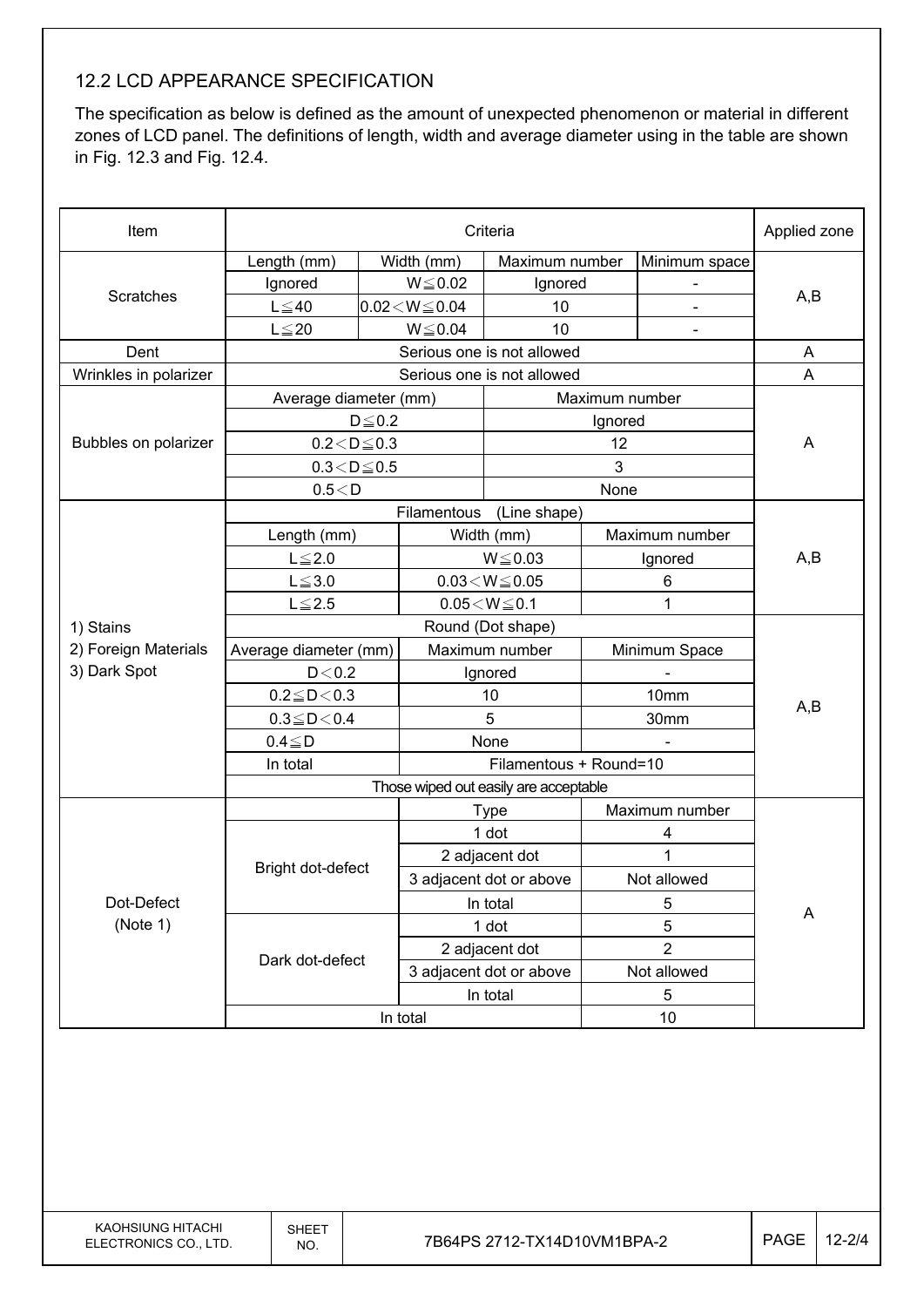#### (2) LED BACKLIGHT APPEARANCE

| Item                        |                          | Applied zone |                   |                   |   |  |
|-----------------------------|--------------------------|--------------|-------------------|-------------------|---|--|
| Dark Spots                  | diameter (mm)<br>Average |              | Maximum<br>number |                   |   |  |
| White<br>Spots              | $D \le 0.4$              |              |                   | Ignored           |   |  |
| Materials(Spot)<br>Foreign  | 0.4 < D                  |              |                   | None              |   |  |
| <b>Materials</b><br>Foreign | Width (mm)               |              | Length (mm)       | Maximum<br>number |   |  |
| (Line)                      | $W \le 0.2$              | $L \leq 2.5$ |                   |                   | A |  |
|                             |                          | 2.5 < L      |                   | None              |   |  |
|                             | 0.2 < W                  | Ξ.           |                   | None              |   |  |
| <b>Scratches</b>            | Width (mm)               | Length (mm)  |                   | Maximum<br>number |   |  |
|                             | $W \le 0.1$              |              |                   | Ignored           |   |  |
|                             | $0.1 < W \le 0.2$        |              | $L \le 11.0$      |                   | A |  |
|                             |                          | 11.0 < L     |                   | None              |   |  |
|                             | $0.2\!<\!W$              |              |                   | None              |   |  |



Fig 12.3

Fig 12.4

Note 1: The definitions of dot defect are as below:

- The defect area of the dot must be bigger than half of a dot.
- For bright dot-defect, showing black pattern, the dot's brightness must be over 30% brighter than others.
- For dark dot-defect, showing white pattern, the dot's brightness must be under 70% darker than others.
- The definition of 1-dot-defect is the defect-dot, which is isolated and no adjacent defect-dot.
- The definition of adjacent dot is shown as Fig. 12.5.
- The Density of dot defect is defined in the area within diameter  $\phi$  =20mm.



The dots colored gray are adjacent to defect-dot A.

Fig. 11.5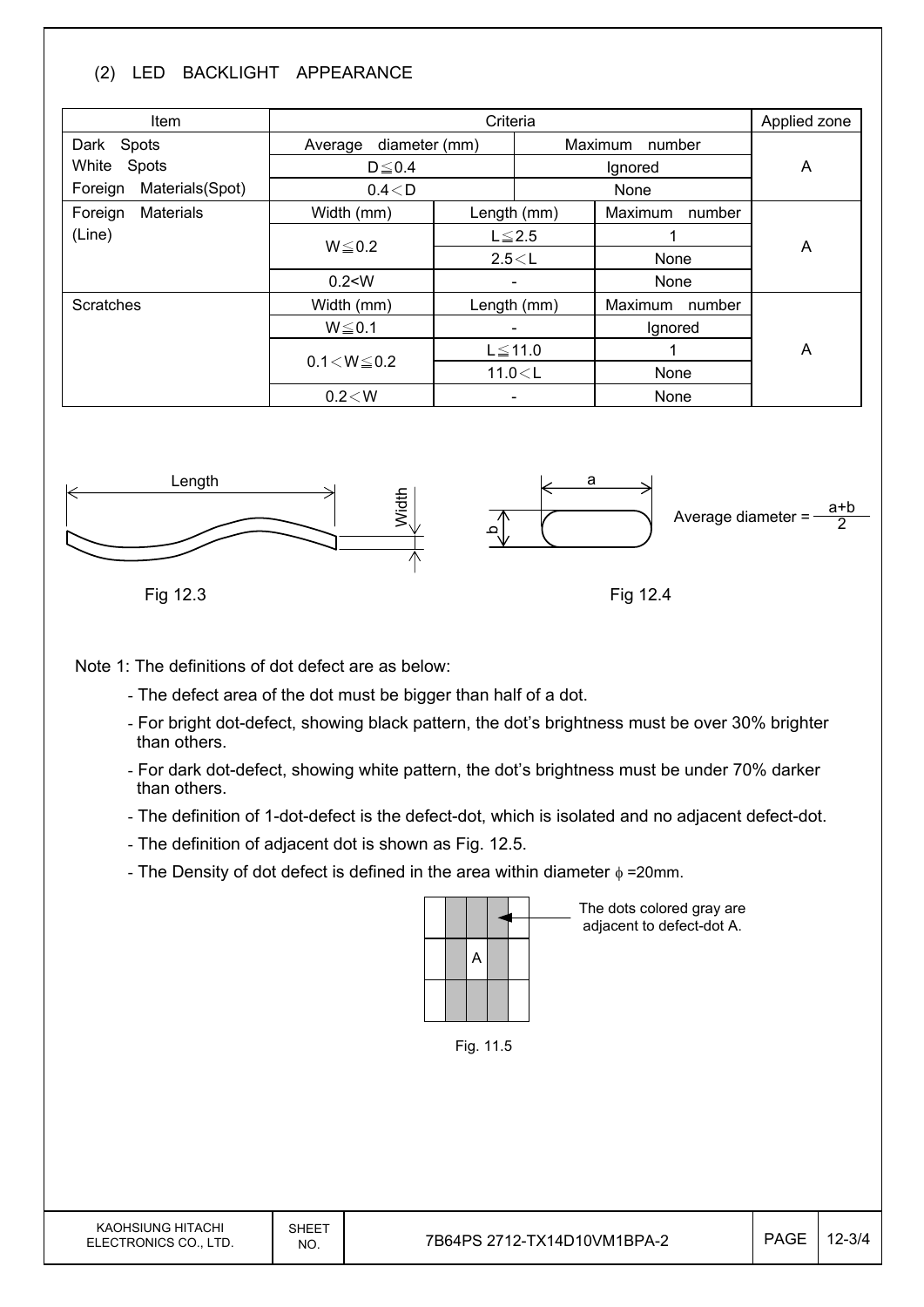#### 12.3 TOUCH PANEL APPEARANCE SPECIFICATION

The specification as below is defined by the amount of unexpected material in different zones of touch panel.

| Item                     | Criteria              |             |              | Applied zone   |     |
|--------------------------|-----------------------|-------------|--------------|----------------|-----|
|                          | Width (mm)            |             | Length (mm)  | Maximum number |     |
| <b>Scratches</b>         | W > 0.1               | $L \ge 10$  |              | Not allowed    | A,B |
|                          | $0.10 \ge W > 0.05$   |             | $L<$ 10      | 4 pcs max.     |     |
|                          | $0.05 \ge W$          |             | $L<$ 10      | Ignored        |     |
|                          |                       | Filamentous | (Line shape) |                |     |
|                          | Width (mm)            | Length (mm) |              | Maximum number | A,B |
|                          | $0.10 \ge W > 0.05$   | 3< L        |              | Not allowed    |     |
| <b>Foreign Materials</b> | $0.05 \ge W$          | $L \leq 3$  |              | Ignored        |     |
|                          |                       |             |              |                |     |
|                          | Average diameter (mm) |             |              | Maximum number | A,B |
|                          | D > 0.35              |             |              | Not allowed    |     |
|                          | $0.35 \ge D > 0.25$   |             | 6 pcs max.   |                | B   |
|                          | $D \leq 0.25$         |             | lgnored      |                | A,B |

The limitation of glass flaw occurred on touch panel is defined in the table as below.

| Item             | Specifications |                                                          |
|------------------|----------------|----------------------------------------------------------|
| Edge flaw        |                | $X \leq 5.0$ mm<br>$Y \leq 3.0$ mm<br>$Z \leq$ Thickness |
| Corner flaw      |                | $X \leq 3.0$ mm<br>$Y \leq 3.0$ mm<br>$Z \leq$ Thickness |
| Progressive flaw |                | Not allowed                                              |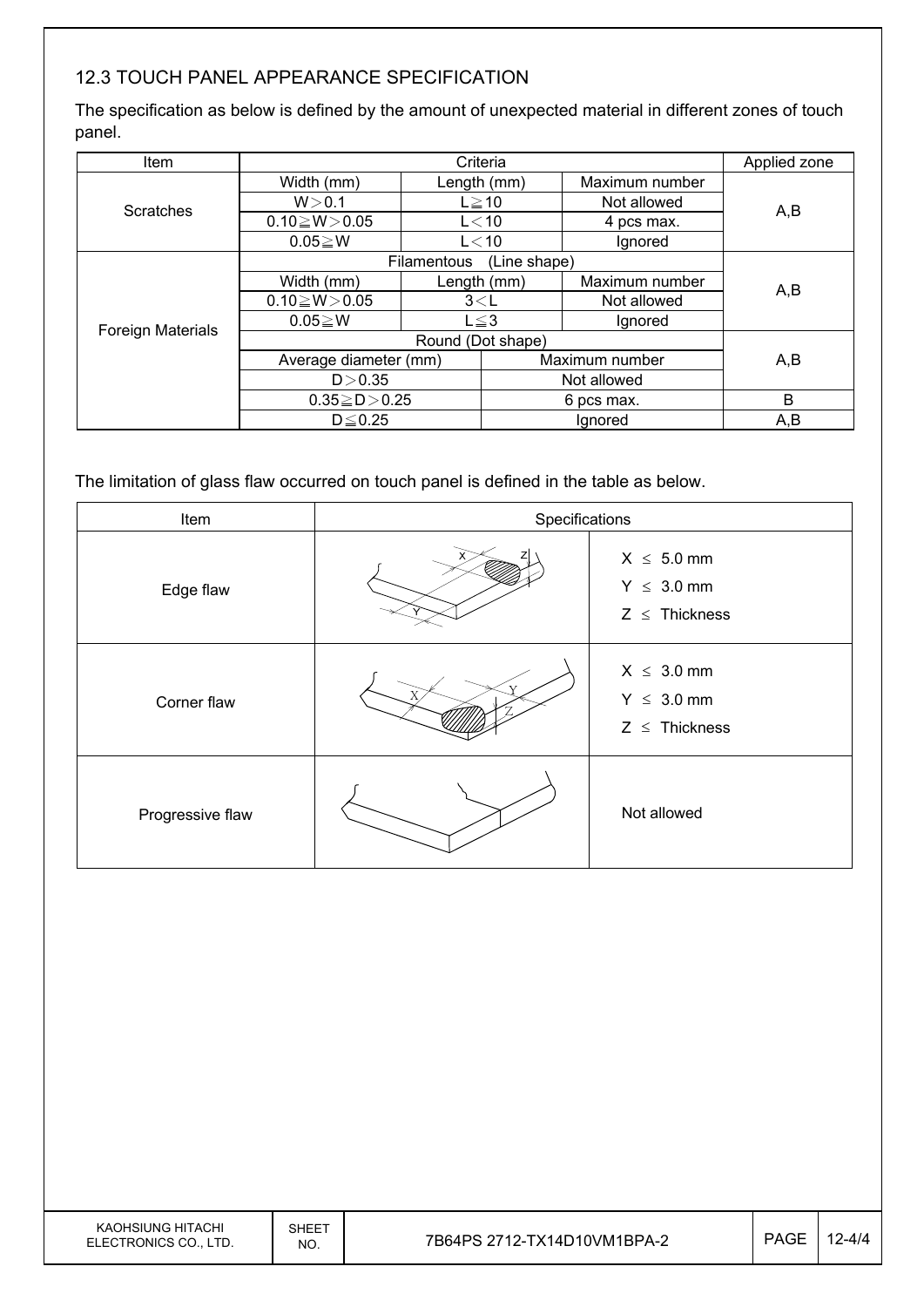### 13. PRECAUTIONS

#### 13.1 PRECAUTIONS of MOUNTING

- 1) Please refer to Fig. 13.1 for housing the display with touch panel into applications. The Fig. 13.1 shows some points as below:
- The cushion needs to be designed between housing and touch panel in order to avoid unexpected pressure to cause any wrong reactions, and the cushion should be located in the insulated area.
- The housing should not cover the active area of touch panel as the figure shown.



Fig 13.1

#### 13.2 PRECAUTIONS of ESD

- 1) Before handling the display, please ensure your body has been connected to ground to avoid any damages by ESD. Also, do not touch display's interface directly when assembling.
- 2) Please remove the protection film very slowly before turning on the display to avoid generating ESD.

#### 13.3 PRECAUTIONS of HANDLING

- 1) In order to keep the appearance of display in good condition; please do not rub any surfaces of the displays by sharp tools harder than 3H, especially touch panel, metal frame and polarizer.
- 2) Please do not pile the displays in order to avoid any scars leaving on the display. In order to avoid any injuries, please pay more attention for the edges of glasses and metal frame, and wear finger cots to protect yourself and the display before working on it.
- 3) Touching the display area or the terminal pins with bare hand is prohibited. This is because it will stain the display area and cause poor insulation between terminal pins, and might affect display's electrical characteristics furthermore.
- 4) Do not use any harmful chemicals such as acetone, toluene, and isopropyl alcohol to clean display's surfaces.
- 5) Please use soft cloth or absorbent cotton with ethanol to clean the display by gently wiping. Moreover, when wiping the display, please wipe it by horizontal or vertical direction instead of circling to prevent leaving scars on the display's surface, especially polarizer.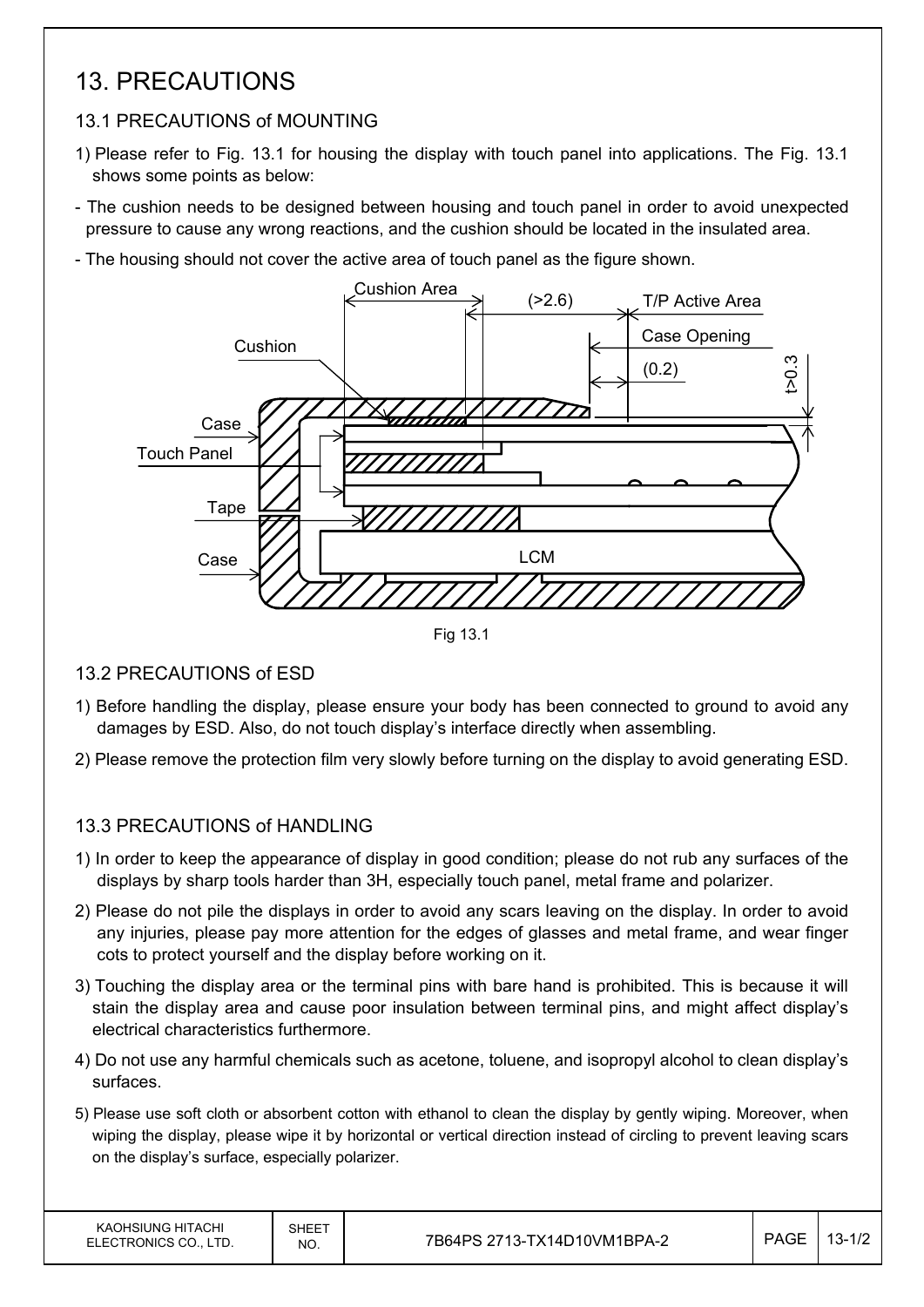- 6) Please wipe any unknown liquids immediately such as saliva, water or dew on the display to avoid color fading or any permanently damages.
- 7) Maximum pressure to the surface of the display must be less than  $1.96 \times 10^4$  Pa. If the area of adding pressure is less than  $1 \text{ cm}^2$ , the maximum pressure must be less than 1.96N.

#### 13.4 PRECAUTIONS OF OPERATING

- 1) Please input signals and voltages to the displays according to the values defined in the section of electrical characteristics to obtain the best performance. Any voltages over than absolute maximum rating will cause permanent damages to this display. Also, any timing of the signals out of this specification would cause unexpected performance.
- 2) When the display is operating at significant low temperature, the response time will be slower than it at 25  $\mathrm{C}^{\circ}$ . In high temperature, the color will be slightly dark and blue compared to original pattern. However, these are temperature-related phenomenon of LCD and it will not cause permanent damages to the display when used within the operating temperature.
- 3) The use of screen saver or sleep mode is recommended when static images are likely for long periods of time. This is to avoid the possibility of image sticking.
- 4) Spike noise can cause malfunction of the circuit. The recommended limitation of spike noise is no bigger than  $\pm$  100 mV.

#### 13.5 PRECAUTIONS of STORAGE

If the displays are going to be stored for years, please be aware the following notices.

- 1) Please store the displays in a dark room to avoid any damages from sunlight and other sources of UV light.
- 2) The recommended long-term storage temperature is between 10  $\text{C}^{\circ}$  ~35  $\text{C}^{\circ}$  and 55%~75% humidity to avoid causing bubbles between polarizer and LCD glasses, and polarizer peeling from LCD glasses.
- 3) It would be better to keep the displays in the container, which is shipped from Hitachi, and do not unpack it.
- 4) Please do not stick any labels on the display surface for a long time, especially on the polarizer.